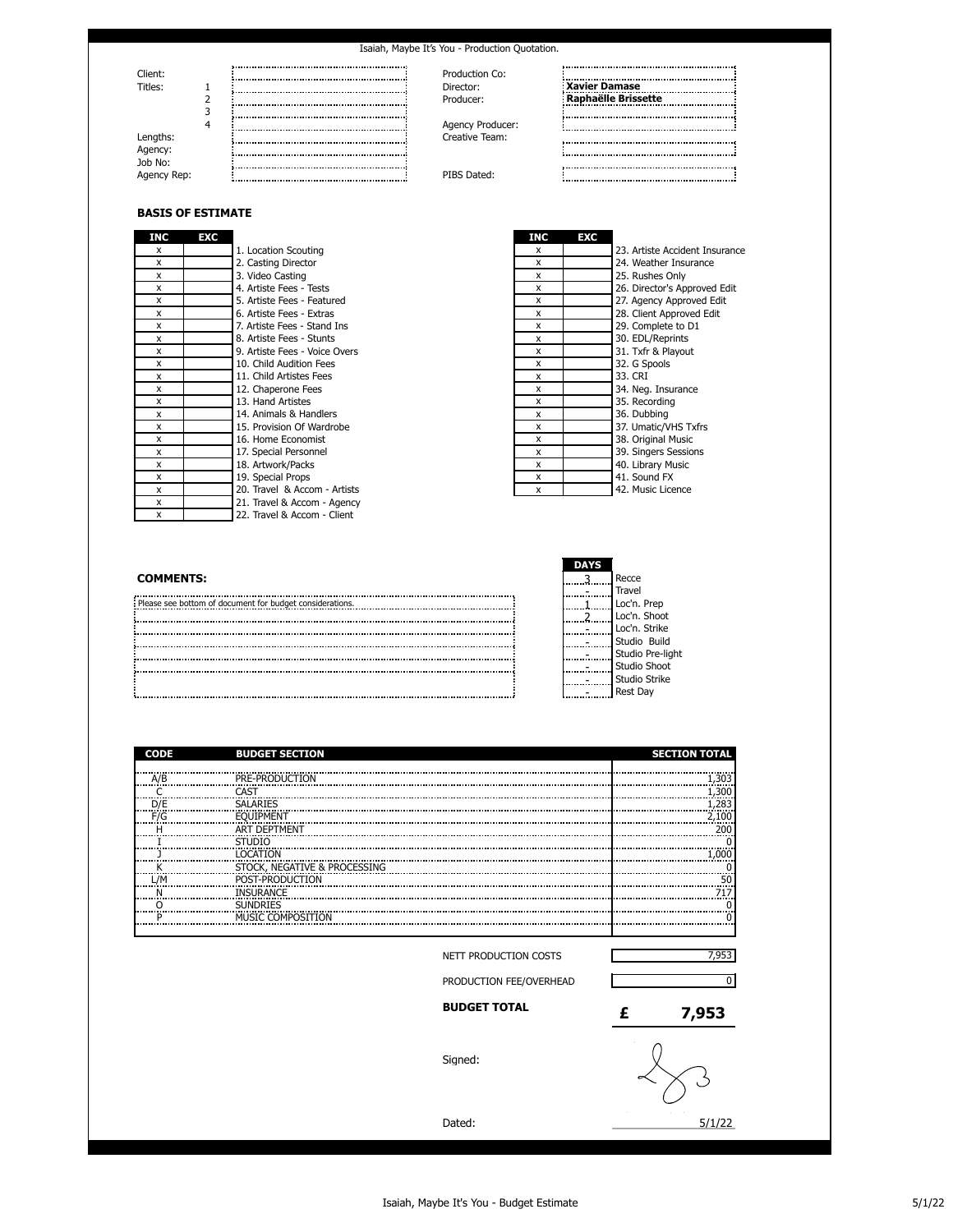|                                                            |                                                                                                          | Currency Exchange Rate 1.00 | Overtime per Day<br><b>Currency Conversion</b> | $\bf{0}$<br>$\mathbf{1}$   | Mark-up<br>NIC 13.80%<br>Insurance | $0.0\%$<br>3.00% | <b>NSB</b><br>0<br><b>TOC</b><br>$\bf{0}$<br>3OT<br>$\overline{0}$ | <b>Total Net</b><br><b>Total Mark-up</b><br><b>Total Budget</b> | 7,953<br>n<br>7,953  |                 |                                                                                           |
|------------------------------------------------------------|----------------------------------------------------------------------------------------------------------|-----------------------------|------------------------------------------------|----------------------------|------------------------------------|------------------|--------------------------------------------------------------------|-----------------------------------------------------------------|----------------------|-----------------|-------------------------------------------------------------------------------------------|
|                                                            | Item<br><b>Notes</b>                                                                                     | Prep                        | <b>Days</b>                                    | $\mathbf{x}$               | <b>Cost</b>                        | OT               | OT/Hr  NSB TOC 30T                                                 |                                                                 | <b>Total</b>         | Mark-up         | Total M/up                                                                                |
|                                                            | A/B. PRE-PRODUCTION<br>Notes<br>Item                                                                     | Days                        | Days                                           | $\pmb{\mathsf{x}}$         | Cost                               |                  |                                                                    |                                                                 | Total                | Mark-up         | Total M/up                                                                                |
|                                                            | <b>LOCATION SCOUT #1</b><br>Location Scout                                                               |                             |                                                | $\mathbf 0$<br>$\mathbf 0$ | $\mathbf 0$<br>$\overline{0}$ :    |                  |                                                                    |                                                                 | $\Omega$             | 0.0%            |                                                                                           |
|                                                            | <b>Assistant Location Scout</b>                                                                          |                             |                                                | $\Omega$                   | 0 :                                |                  |                                                                    |                                                                 |                      | 0.0%            | $\frac{f}{f}$ .<br>                                                                       |
|                                                            | Stills/Video                                                                                             |                             |                                                | $\mathbf 0$                | Ö.                                 |                  |                                                                    |                                                                 | 0                    | 0.0%            | £0<br>                                                                                    |
|                                                            | Telephone                                                                                                |                             |                                                | $\pmb{0}$                  | 0 :                                |                  |                                                                    |                                                                 | n                    | 0.0%<br>0.0%    |                                                                                           |
| 6                                                          | Mileage<br>Car Hire                                                                                      |                             |                                                | $^{\circ}$<br>$\mathbf 0$  | Ö<br>0 :                           |                  |                                                                    |                                                                 |                      | 0.0%            | $E_{\rm 0}$                                                                               |
|                                                            | Accommodation                                                                                            |                             |                                                | $\mathbf 0$                | 0:                                 |                  |                                                                    |                                                                 | n                    | <br>0.0%        | $f_{\cdot}$<br>$\overline{f}$ 0                                                           |
|                                                            | Subsistence                                                                                              |                             |                                                | $\mathbf 0$                | 0 i                                |                  |                                                                    |                                                                 |                      | 0.0%            | £0<br>                                                                                    |
| $\frac{8}{9}$                                              | Tolls                                                                                                    |                             |                                                | $\mathbf 0$                | 0 :                                |                  |                                                                    |                                                                 |                      | 0.0%<br>0.0%    |                                                                                           |
| 10                                                         | Travel                                                                                                   |                             |                                                | $\Omega$<br>$\pmb{0}$      | 0 :<br>Ö.                          |                  |                                                                    |                                                                 | n                    | 0.0%            | $f_{\text{0}}$                                                                            |
| $\frac{11}{2}$<br>$\frac{12}{2}$                           | Research/Maps<br>Other                                                                                   |                             |                                                | $\pmb{0}$                  | 0 :                                |                  |                                                                    |                                                                 | 0                    | 0.0%            | $\epsilon$ 0<br>£0                                                                        |
|                                                            |                                                                                                          |                             |                                                |                            |                                    |                  |                                                                    | SUB-TOTAL                                                       | 0                    |                 | £O                                                                                        |
|                                                            | <b>LOCATION SCOUT #2</b>                                                                                 |                             |                                                |                            |                                    |                  |                                                                    |                                                                 |                      |                 |                                                                                           |
|                                                            | 13 Location Scout<br>14 Assistant Location Scout                                                         |                             |                                                | $\Omega$                   | 0:<br>0 :                          |                  |                                                                    |                                                                 | $\Omega$             | 0.0%<br>0.0%    | £O                                                                                        |
|                                                            | 14 Assistan<br>15 Stills/Vid<br>16 Telephor<br>17 Mileage<br>18 Car Hire<br>19 Accomm<br>Stills/Video    |                             |                                                | $\mathbf 0$<br>$\mathbf 0$ | 0 :                                |                  |                                                                    |                                                                 |                      | 0.0%            | £0<br><br>$\overline{f}$ 0                                                                |
|                                                            | Telephone                                                                                                |                             |                                                | $\mathbf 0$                | 0 :                                |                  |                                                                    |                                                                 |                      | 0.0%            | $\frac{f}{f}$                                                                             |
|                                                            |                                                                                                          |                             |                                                | $\mathbf 0$                | 0 :                                |                  |                                                                    |                                                                 |                      | 0.0%            |                                                                                           |
|                                                            | Car Hire                                                                                                 |                             |                                                | $\Omega$                   | 0 :                                |                  |                                                                    |                                                                 |                      | 0.0%<br>0.0%    | $\pounds$ 0<br>                                                                           |
|                                                            | 19 Accommodation                                                                                         |                             |                                                | $\mathbf 0$<br>$\Omega$    | 0 :                                |                  |                                                                    |                                                                 |                      | 0.09            | $\overline{f}$ 0                                                                          |
|                                                            | Subsistence<br>Tolls                                                                                     |                             |                                                | $\bf{0}$                   | 0:                                 |                  |                                                                    |                                                                 |                      | 0.0%            | £0<br>£0                                                                                  |
| $\begin{bmatrix} 20 \\ 21 \\ 22 \\ 23 \\ 34 \end{bmatrix}$ | Travel                                                                                                   |                             |                                                | $\pmb{0}$                  |                                    |                  |                                                                    |                                                                 |                      | 0.0%            | <br>$\epsilon$ 0.                                                                         |
|                                                            | Research/Maps                                                                                            |                             |                                                | $\mathbf 0$                | $\frac{0}{0}$                      |                  |                                                                    |                                                                 |                      | 0.0%            | $f_{\cdot}$                                                                               |
| 24 Other                                                   |                                                                                                          |                             |                                                | $\mathbf 0$                | 0 :                                |                  |                                                                    |                                                                 | 0                    | 0.0%            | £0                                                                                        |
|                                                            | <b>TECHNICAL SCOUT</b>                                                                                   |                             |                                                |                            |                                    |                  |                                                                    | SUB-TOTAL                                                       | 0<br>$\mathbf 0$     |                 | £O<br>$\pmb{0}$                                                                           |
|                                                            | <b>Location Scout</b>                                                                                    |                             |                                                | $\mathbf 0$                | 0 :                                |                  |                                                                    |                                                                 | $\Omega$             | 0.0%            | $\overline{f}$                                                                            |
|                                                            | 125 Location Scotland<br>126 Car/Mini-bus<br>127 Telephone                                               |                             |                                                | $\Omega$                   | 0 :                                |                  |                                                                    |                                                                 |                      | 0.0%            | $f_{\cdot}$                                                                               |
|                                                            |                                                                                                          |                             |                                                | $\mathbf 0$                | 0 :                                |                  |                                                                    |                                                                 |                      | 0.0%<br>0.0%    | $\frac{f}{f}$                                                                             |
| $\begin{array}{c} 28 \\ 29 \end{array}$                    | Travel<br>Accommodation/Subsistence                                                                      |                             |                                                | $\Omega$<br>$\mathbf 0$    | 0:<br>$\overline{0}$ :             |                  |                                                                    |                                                                 | $\Omega$<br>0        | 0.0%            | <br>£0                                                                                    |
|                                                            |                                                                                                          |                             |                                                |                            |                                    |                  |                                                                    | SUB-TOTAL                                                       | 0                    |                 | £O                                                                                        |
| <b>CASTING</b>                                             |                                                                                                          |                             |                                                |                            |                                    |                  |                                                                    |                                                                 |                      |                 |                                                                                           |
| 30                                                         | Casting Director (Session Fee)<br>Casting Director (Prep)<br>Video/Studio/Tapes                          |                             |                                                | 1                          | 735                                |                  |                                                                    |                                                                 | 735                  | 0.0%<br>0.0%    | £0                                                                                        |
| 31                                                         |                                                                                                          |                             |                                                | <sup>1</sup>               | 368:<br>$\overline{0}$             |                  |                                                                    |                                                                 | 368<br>Ö             | 0.0%            | $\stackrel{f}{\ldots}$                                                                    |
|                                                            |                                                                                                          |                             |                                                | $\mathbf 0$<br>$\mathbf 0$ | 0:                                 |                  |                                                                    |                                                                 | n                    | 0.0%            | £O<br><br>$\ldots$ $\stackrel{f}{\ldots}$                                                 |
|                                                            | 31. Casung Di<br>32. Video/Stud<br>33. Video Edit<br>34. Rehearsal<br>35. Casicoral Co<br>Rehearsal room |                             |                                                | $\Omega$                   | Ö.                                 |                  |                                                                    |                                                                 | <br>n                | 0.0%            | £O<br>                                                                                    |
|                                                            |                                                                                                          |                             |                                                | $\mathbf 0$                | 0:                                 |                  |                                                                    |                                                                 | $\Omega$             | 0.0%            | $\epsilon$ 0                                                                              |
| 36<br>$\frac{30}{37}$                                      | Regional Casting Accommdation                                                                            |                             |                                                | $\mathbf 0$                | $\frac{0}{0}$                      |                  |                                                                    |                                                                 | $\Omega$             | 0.09<br>0.0%    |                                                                                           |
|                                                            | Regional Casting Expenses                                                                                |                             |                                                | $\mathbf 0$                |                                    |                  |                                                                    | SUB-TOTAL                                                       | 0<br>1,103           |                 | £O<br>£O                                                                                  |
|                                                            | <b>PRE-PRODUCTION EXPENSES</b>                                                                           |                             |                                                |                            |                                    |                  |                                                                    |                                                                 |                      |                 |                                                                                           |
|                                                            | 38 Office Expenses                                                                                       |                             |                                                | $\mathbf 0$                | 0 :                                |                  |                                                                    |                                                                 | 0                    | 0.0%            | £O                                                                                        |
|                                                            |                                                                                                          |                             |                                                | $\mathbf 0$                | 0 i                                |                  |                                                                    |                                                                 | $\Omega$             | 0.0%            | $\overline{f}$ 0                                                                          |
|                                                            |                                                                                                          |                             |                                                | $\Omega$                   | 0 :<br>$\overline{0}$              |                  |                                                                    |                                                                 | n                    | $0.0\%$<br>0.0% |                                                                                           |
|                                                            |                                                                                                          |                             | 10                                             | $\overline{1}$             | 20 i                               |                  |                                                                    |                                                                 | 200                  | 0.0%            | $\begin{array}{c} \hbox{\large\it \pounds}\ 0 \\ \hbox{\large\it \pounds}\ 0 \end{array}$ |
|                                                            |                                                                                                          |                             |                                                | $\mathbf 0$                | $\frac{1}{2}$                      |                  |                                                                    |                                                                 | $\mathbf 0$          | 0.0%            | $\frac{f}{f}$ .                                                                           |
|                                                            |                                                                                                          |                             |                                                | $\mathbf 0$                | $\overline{0}$ :                   |                  |                                                                    |                                                                 | 0                    | 0.0%            | £0                                                                                        |
|                                                            |                                                                                                          |                             |                                                |                            |                                    |                  |                                                                    | SUB-TOTAL                                                       | 200                  |                 | £O                                                                                        |
|                                                            |                                                                                                          |                             |                                                |                            |                                    |                  |                                                                    | <b>TOTAL</b>                                                    | 1,303                |                 | £O                                                                                        |
|                                                            |                                                                                                          |                             |                                                |                            |                                    |                  |                                                                    |                                                                 |                      |                 |                                                                                           |
| C. CAST                                                    |                                                                                                          |                             |                                                |                            |                                    |                  |                                                                    |                                                                 |                      |                 |                                                                                           |
|                                                            | Item<br>Notes                                                                                            | Days                        | Days                                           | x                          | Cost                               | OT               | OT/Hr                                                              |                                                                 | Total<br>$\mathbf 0$ | Mark-up         | Total M/up<br>0                                                                           |
|                                                            |                                                                                                          |                             |                                                |                            |                                    |                  |                                                                    |                                                                 |                      |                 |                                                                                           |

|                 | Item                                | Notes                    | Days | Days        | Cost  | OT. | OT/Hr |     | Mark-up  | Total M/up |
|-----------------|-------------------------------------|--------------------------|------|-------------|-------|-----|-------|-----|----------|------------|
|                 |                                     |                          |      |             |       |     |       |     |          |            |
|                 | Principals                          |                          |      | <del></del> | 350:  |     |       | 700 | 0.0%     | £Ω         |
|                 |                                     |                          |      |             |       |     |       |     | 0.0%     |            |
|                 | Principals - Buyouts                |                          |      |             | 0%    |     |       |     | 0.0%     |            |
|                 |                                     |                          |      |             |       |     |       |     | 0.0%     |            |
|                 | <b>Supporting Cast</b>              |                          |      |             | 200:  |     |       | 600 | 0.0%     |            |
| 6.              |                                     |                          |      |             |       |     |       |     | 0.0%     |            |
|                 | Supporting - Buyouts                |                          |      |             | $0\%$ |     |       |     | 0.0%     |            |
|                 |                                     |                          |      |             |       |     |       |     | 0.0%     |            |
|                 | Children                            |                          |      |             |       |     |       |     | 0.0%     |            |
| .10             |                                     |                          |      |             |       |     |       |     | 0.0%<br> |            |
| $\mathbf{11}$   | Children - Buyouts                  |                          |      |             | 0%    |     |       |     | 0.0%     |            |
| <u>.12</u>      | Babies                              |                          |      |             |       |     |       |     | 0.0%     |            |
| .13             | Chaperone                           |                          |      |             |       |     |       |     | 0.0%     |            |
|                 | 14 Extras<br>15 Extras              |                          |      |             |       |     |       |     | 0.09     |            |
|                 |                                     | Extras Agents Commission |      |             |       |     |       |     | 0.0%     |            |
| 16              | Stand-ins                           |                          |      |             |       |     |       |     | 0.0%     |            |
| 17              | Stunt Performer                     |                          |      |             |       |     |       |     | 0.0%<br> |            |
| $\frac{18}{19}$ | Narrator                            |                          |      |             |       |     |       |     | 0.09     |            |
|                 | Choreographer                       |                          |      |             |       |     |       |     | 0.0%     |            |
|                 | 20 Hand Artiste                     |                          |      |             |       |     |       |     | 0.0%     |            |
|                 | 21 Body Artiste<br>22 Animals - Cas |                          |      |             |       |     |       |     | 0.0%     |            |
|                 | Animals - Casting                   |                          |      |             |       |     |       |     | 0.0%     |            |
|                 |                                     | 23 Animals - Shoot       |      |             |       |     |       |     | 0.0%     | £Ο         |
|                 |                                     |                          |      |             |       |     |       |     |          |            |

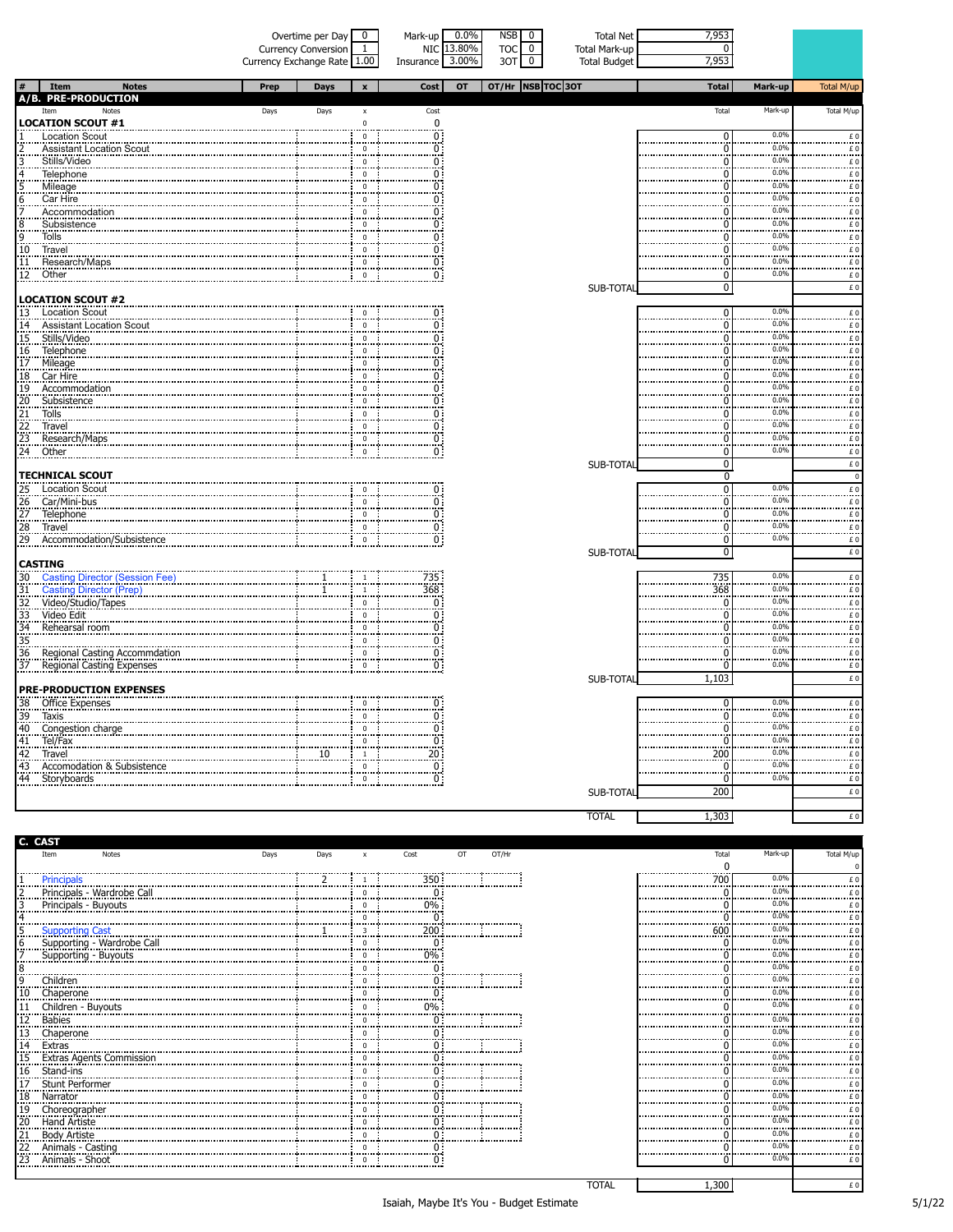|                                    | <b>D/E. SALARIES</b>                                                    |           |       |                                  |                                                          |                  |       |             |  |              |                        |                           |                                                                                                                                                                                                                                                                                                                                                                                                                                                                                                                    |
|------------------------------------|-------------------------------------------------------------------------|-----------|-------|----------------------------------|----------------------------------------------------------|------------------|-------|-------------|--|--------------|------------------------|---------------------------|--------------------------------------------------------------------------------------------------------------------------------------------------------------------------------------------------------------------------------------------------------------------------------------------------------------------------------------------------------------------------------------------------------------------------------------------------------------------------------------------------------------------|
|                                    | Item<br>Notes                                                           | Prep/Wrap | Shoot | $\pmb{\chi}$                     | Cost                                                     | OT               | OT/Hr | NSB TOC 30T |  |              | Total                  | Mark-up                   | Total M/up                                                                                                                                                                                                                                                                                                                                                                                                                                                                                                         |
|                                    |                                                                         |           |       |                                  |                                                          |                  |       |             |  |              | 0                      |                           | $\mathbf 0$                                                                                                                                                                                                                                                                                                                                                                                                                                                                                                        |
|                                    | Director                                                                |           |       | -1                               | 10:                                                      |                  |       |             |  |              | $\frac{10}{250}$       |                           | $\underline{\mathbf{f}}$ 0                                                                                                                                                                                                                                                                                                                                                                                                                                                                                         |
| ë,                                 | Producer                                                                |           |       | -1                               | $250\,$                                                  |                  |       |             |  |              | $\frac{1}{125}$        | 0.0%                      | £0                                                                                                                                                                                                                                                                                                                                                                                                                                                                                                                 |
|                                    | Co-Producer                                                             |           |       | $\overline{1}$                   | 125:                                                     |                  |       |             |  |              |                        |                           | £0                                                                                                                                                                                                                                                                                                                                                                                                                                                                                                                 |
|                                    | <b>CREW #1</b>                                                          |           |       |                                  |                                                          |                  |       |             |  | SUB-TOTAL    | 385                    |                           | $\pounds$ 0                                                                                                                                                                                                                                                                                                                                                                                                                                                                                                        |
| 4                                  | Production Manager - Inc £50 Shoot Fee                                  |           |       | $\Omega$                         | 0:                                                       |                  |       |             |  |              | $\Omega$               | 0.0%                      | $\frac{f}{f}$                                                                                                                                                                                                                                                                                                                                                                                                                                                                                                      |
|                                    | Production Co-ordinator                                                 |           |       | $\Omega$                         | $\overline{\overline{0}}$ :                              |                  |       |             |  |              | 0                      | 0.0%                      |                                                                                                                                                                                                                                                                                                                                                                                                                                                                                                                    |
|                                    | Production Assistant - Inc £50 Shoot Fee                                |           |       | $\mathbf 0$                      | öĪ                                                       |                  |       |             |  |              | 0                      | 0.0%                      | $\stackrel{f}{\ldots}$<br>$E_{\perp}$                                                                                                                                                                                                                                                                                                                                                                                                                                                                              |
|                                    | 1st Assistant Director                                                  |           |       | $\overline{1}$                   | $\frac{1}{75}$                                           |                  |       |             |  |              | 150                    | 0.0%                      | $\underline{\epsilon}$ 0                                                                                                                                                                                                                                                                                                                                                                                                                                                                                           |
|                                    | 2nd Assistant Director                                                  |           |       | $\mathbf 0$                      | 0                                                        |                  |       |             |  |              | 0                      | 0.0%                      | £Ο                                                                                                                                                                                                                                                                                                                                                                                                                                                                                                                 |
|                                    | 3rd Assistant Director                                                  |           |       | $\mathbf 0$                      |                                                          |                  |       |             |  |              | $\Omega$               | 0.0%                      |                                                                                                                                                                                                                                                                                                                                                                                                                                                                                                                    |
| 10                                 | Location Manager                                                        |           |       | $\Omega$                         | $\begin{matrix} 0 \\ 0 \end{matrix}$                     |                  |       |             |  |              | ſ                      | 0.0%                      | $\begin{array}{c} \text{E 0}\\ \text{E 0} \end{array}$                                                                                                                                                                                                                                                                                                                                                                                                                                                             |
| 11                                 | Continuity/Script                                                       |           |       | 0                                | $\overline{0}$ :                                         |                  |       |             |  |              | 0                      | 0.0%                      | <br>$\underline{\epsilon}$ 0                                                                                                                                                                                                                                                                                                                                                                                                                                                                                       |
| 12                                 | <b>Lighting Cameraman</b>                                               |           | 2     | $\frac{1}{2}$                    | 100:                                                     |                  |       |             |  |              | 200                    | 0.0%                      | £0                                                                                                                                                                                                                                                                                                                                                                                                                                                                                                                 |
| $\overline{13}$                    | Camera Operator #1                                                      |           |       | $\mathbf 0$                      | 0 :                                                      |                  |       |             |  |              | $\Omega$               | 0.0%                      | £Ο<br>                                                                                                                                                                                                                                                                                                                                                                                                                                                                                                             |
| 14                                 | Camera Operator #2                                                      |           |       | $\mathbf{0}$                     | $\frac{0}{75}$                                           |                  |       |             |  |              | $\Omega$               | 0.0%                      | $\underline{\mathbf{f}}$ 0                                                                                                                                                                                                                                                                                                                                                                                                                                                                                         |
| 15                                 | Focus Puller #1                                                         |           | 7     | - 1                              |                                                          |                  |       |             |  |              | 150                    | 0.0%<br>                  | £0<br>                                                                                                                                                                                                                                                                                                                                                                                                                                                                                                             |
| $\frac{1}{16}$                     | Focus Puller #2                                                         |           |       | $\mathbf 0$                      | $\begin{matrix} 0 \\ 0 \\ 0 \end{matrix}$                |                  |       |             |  |              | $\Omega$               | 0.0%                      | $\epsilon$ 0                                                                                                                                                                                                                                                                                                                                                                                                                                                                                                       |
| 17                                 | Clapper Loader #1                                                       |           |       | $\Omega$                         |                                                          |                  |       |             |  |              | O                      | 0.0%<br>0.0%              | f.0                                                                                                                                                                                                                                                                                                                                                                                                                                                                                                                |
| 18<br>19                           | DIT                                                                     |           |       | $\mathbf 0$                      | $\overline{0}$                                           |                  |       |             |  |              | 0                      |                           | £Ο                                                                                                                                                                                                                                                                                                                                                                                                                                                                                                                 |
|                                    | Dolly Grip                                                              |           |       | $\mathbf 0$                      | $\frac{0}{0}$                                            |                  |       |             |  |              | $\Omega$               | 0.0%<br>0.0%              | $\begin{array}{c} \text{E 0}\\ \text{E 0} \end{array}$                                                                                                                                                                                                                                                                                                                                                                                                                                                             |
| $\overline{20}$                    | Crane/2nd Grip                                                          |           |       | $\Omega$                         | öŤ                                                       |                  |       |             |  |              | 0                      | 0.0%                      |                                                                                                                                                                                                                                                                                                                                                                                                                                                                                                                    |
| 21                                 | Crane Operator/Driver                                                   |           |       | $\mathbf 0$                      |                                                          |                  |       |             |  |              | 0                      | 0.0%                      | $\epsilon$ 0                                                                                                                                                                                                                                                                                                                                                                                                                                                                                                       |
| $\overline{22}$                    | Video Operator                                                          |           |       | $\mathbf 0$                      |                                                          |                  |       |             |  |              | $\Omega$               | 0.0%                      | $\underbrace{\textbf{f}}\ \underline{\textbf{0}}$                                                                                                                                                                                                                                                                                                                                                                                                                                                                  |
|                                    | Sound Recordist<br>23 Sound Ree<br>24 Boom Op.                          |           |       | $\overline{1}$                   | $\frac{0}{75}$<br>$\frac{75}{0}$<br>$\frac{0}{0}$        |                  |       |             |  |              | <b>150</b><br>$\Omega$ | 0.0%                      | $\epsilon$ 0                                                                                                                                                                                                                                                                                                                                                                                                                                                                                                       |
|                                    | 25 Make-up                                                              |           |       | $\mathbf 0$<br>$\Omega$          |                                                          |                  |       |             |  |              | O                      | 0.0%                      | $\underline{\epsilon}$ 0<br>$\pounds$ 0                                                                                                                                                                                                                                                                                                                                                                                                                                                                            |
|                                    |                                                                         |           |       | $\mathbf 0$                      | öŢ                                                       |                  |       |             |  |              | O                      | <br>0.0%                  |                                                                                                                                                                                                                                                                                                                                                                                                                                                                                                                    |
|                                    | Make-up Assistant<br>Hairdresser                                        |           |       | $\mathbf 0$                      | $\frac{5}{0}$                                            |                  |       |             |  |              | O                      | 0.0%                      | £0                                                                                                                                                                                                                                                                                                                                                                                                                                                                                                                 |
| $\frac{25}{26}$<br>$\frac{27}{28}$ | <b>Hairdresser Assistant</b>                                            |           |       | $\mathbf 0$                      | ÖΪ                                                       |                  |       |             |  |              | $\Omega$               | $0.0\%$                   | $\stackrel{\scriptscriptstyle 6}{\ldots} \stackrel{\scriptscriptstyle 0}{\ldots}$<br>£0                                                                                                                                                                                                                                                                                                                                                                                                                            |
|                                    | Gaffer                                                                  |           | 2     | $\begin{array}{c} 1 \end{array}$ | $\frac{75}{2}$                                           |                  |       |             |  |              | 150                    | 0.0%                      | <br>$\underline{\mathbf{f}}$ 0                                                                                                                                                                                                                                                                                                                                                                                                                                                                                     |
|                                    | Electricians                                                            |           |       | $\mathbf 0$                      | 0 :                                                      |                  |       |             |  |              | $\Omega$               | 0.0%                      | £0                                                                                                                                                                                                                                                                                                                                                                                                                                                                                                                 |
| 31                                 | Electricians/Riggers                                                    |           |       | $\mathbf 0$                      | 0 :                                                      | - 6              |       |             |  |              | 0                      | 0.0%                      | $\underline{\epsilon}$ 0                                                                                                                                                                                                                                                                                                                                                                                                                                                                                           |
|                                    | Generator Op.                                                           |           |       | $\frac{0}{\cdots}$               | $\overline{0}$ :                                         |                  |       |             |  |              | $\Omega$               | 0.0%                      | $\stackrel{\scriptscriptstyle 6}{\ldots} \stackrel{\scriptscriptstyle 0}{\ldots}$                                                                                                                                                                                                                                                                                                                                                                                                                                  |
| $\frac{32}{33}$                    | Food Stylist / Home Economist                                           |           |       | $\mathbf 0$                      | 0 :                                                      |                  |       |             |  |              | 0                      | 0.0%                      | £0                                                                                                                                                                                                                                                                                                                                                                                                                                                                                                                 |
|                                    | 34 Security/Street Coning                                               |           |       | $\mathbf{0}$                     | $\overline{0}$ :                                         |                  |       |             |  |              | $\Omega$               | 0.0%                      |                                                                                                                                                                                                                                                                                                                                                                                                                                                                                                                    |
|                                    |                                                                         |           |       | $^{\circ}$                       | $\frac{5}{0}$                                            |                  |       |             |  |              | O                      | 0.0%                      | $\begin{array}{c}\n\cdots \\ \hline\n\vdots \\ \hline\n\vdots \\ \hline\n\vdots \\ \hline\n\vdots \\ \hline\n\vdots \\ \hline\n\vdots \\ \hline\n\vdots \\ \hline\n\vdots \\ \hline\n\vdots \\ \hline\n\vdots \\ \hline\n\vdots \\ \hline\n\vdots \\ \hline\n\vdots \\ \hline\n\vdots \\ \hline\n\vdots \\ \hline\n\vdots \\ \hline\n\vdots \\ \hline\n\vdots \\ \hline\n\vdots \\ \hline\n\vdots \\ \hline\n\vdots \\ \hline\n\vdots \\ \hline\n\vdots \\ \hline\n\vdots \\ \hline\n\vdots \\ \hline\n\vdots \\ $ |
|                                    | <u>35 Nurse/Paramedic</u><br>36 Vet<br>36 Vet<br>37 Animals Handlers    |           |       | <br>$\mathbf 0$                  | $\frac{0}{0}$<br>$\frac{0}{0}$                           |                  |       |             |  |              | O                      | 0.0%                      | $\pm 0$                                                                                                                                                                                                                                                                                                                                                                                                                                                                                                            |
|                                    |                                                                         |           |       | $\mathbf 0$                      |                                                          |                  |       |             |  |              | n                      | 0.0%                      | f.0                                                                                                                                                                                                                                                                                                                                                                                                                                                                                                                |
| 38                                 | Drivers                                                                 |           |       | $\mathbf 0$<br>.                 |                                                          |                  |       |             |  |              | $\Omega$               | 0.0%                      | £0<br>                                                                                                                                                                                                                                                                                                                                                                                                                                                                                                             |
| 39                                 | Health & Safety Officer                                                 |           |       | $\frac{2}{2}$                    | $\frac{25}{25}$                                          |                  |       |             |  |              | <b>100</b>             | 0.0%                      | $\underline{\mathbf{f}}$ 0                                                                                                                                                                                                                                                                                                                                                                                                                                                                                         |
| 40                                 | PA's/Runners                                                            |           |       | $\overline{0}$                   | 0 :                                                      |                  |       |             |  |              | $\mathbf 0$            | 0.0%                      | $\pounds$ 0                                                                                                                                                                                                                                                                                                                                                                                                                                                                                                        |
|                                    | 41 National Insurance Contributions                                     | : 13.8%   |       |                                  |                                                          |                  |       |             |  |              | 0                      | 0.0%<br>                  | £0                                                                                                                                                                                                                                                                                                                                                                                                                                                                                                                 |
|                                    |                                                                         |           |       |                                  |                                                          |                  |       |             |  | SUB-TOTAL    | 900                    |                           | £O                                                                                                                                                                                                                                                                                                                                                                                                                                                                                                                 |
|                                    | CREW #2                                                                 |           |       |                                  |                                                          |                  |       |             |  |              |                        | 0.0%                      |                                                                                                                                                                                                                                                                                                                                                                                                                                                                                                                    |
|                                    | 42 Production Manager - Inc £50 Shoot Fee<br>43 Production Co-ordinator |           |       | $\overline{0}$                   | $\frac{0}{0}$                                            |                  |       |             |  |              | $\Omega$               | 0.0%                      | $\frac{f}{f}$                                                                                                                                                                                                                                                                                                                                                                                                                                                                                                      |
|                                    | Production Assistant - Inc £50 Shoot Fee                                |           |       | $\mathbf 0$<br>$\mathbf 0$       | öĪ                                                       |                  |       |             |  |              | n<br>O                 | <br>0.0%                  | £0<br>                                                                                                                                                                                                                                                                                                                                                                                                                                                                                                             |
| 44<br>45                           | 1st Assistant Director                                                  |           |       | $\mathbf{0}$                     | $\frac{6}{0}$                                            |                  |       |             |  |              | ſ                      | 0.0%                      | £0                                                                                                                                                                                                                                                                                                                                                                                                                                                                                                                 |
| 46                                 | 2nd Assistant Director                                                  |           |       | $\bf{0}$                         | $\overline{0}$ :                                         |                  |       |             |  |              | n                      | 0.0%                      | <br>£0                                                                                                                                                                                                                                                                                                                                                                                                                                                                                                             |
| 47                                 | 3rd Assistant Director                                                  |           |       | $\mathbf 0$                      |                                                          |                  |       |             |  |              |                        | 0.0%                      |                                                                                                                                                                                                                                                                                                                                                                                                                                                                                                                    |
|                                    | 48 Location Manager                                                     |           |       | $^{\circ}$                       | $\begin{matrix} 0 \\ 0 \\ \vdots \\ \vdots \end{matrix}$ |                  |       |             |  |              |                        | 0.0%                      | $\frac{\pounds}{\pounds} 0$                                                                                                                                                                                                                                                                                                                                                                                                                                                                                        |
|                                    | 49 Continuity/Script                                                    |           |       | $\mathbf 0$                      | 0 :                                                      |                  |       |             |  |              | 0                      | <br>0.0%                  | $f_{\rm 0}$                                                                                                                                                                                                                                                                                                                                                                                                                                                                                                        |
| $\frac{50}{2}$                     | Lighting Cameraman                                                      |           |       | $\ddot{0}$                       | $\overline{0}$ :                                         |                  |       |             |  |              |                        | 0.0%                      | $\overline{f}$ 0                                                                                                                                                                                                                                                                                                                                                                                                                                                                                                   |
| $\frac{51}{2}$                     | Camera Operator #1                                                      |           |       | 0                                | 0:                                                       |                  |       |             |  |              | 0                      | 0.0%                      | £Ο                                                                                                                                                                                                                                                                                                                                                                                                                                                                                                                 |
| 52.                                | Camera Operator #2                                                      |           |       | $\mathbf 0$                      | 0:                                                       |                  |       |             |  |              | $\Omega$               | 0.0%                      | <br>$\underline{\epsilon}$ 0                                                                                                                                                                                                                                                                                                                                                                                                                                                                                       |
|                                    |                                                                         |           |       | $\Omega$<br>                     | $\frac{5}{0}$                                            |                  |       |             |  |              | $\Omega$               | 0.0%                      | $\pounds$ 0<br>                                                                                                                                                                                                                                                                                                                                                                                                                                                                                                    |
|                                    |                                                                         |           |       | $\mathbf 0$                      | öT                                                       |                  |       |             |  |              | 0                      | 0.0%                      | $\stackrel{\scriptstyle \varepsilon}{\ldots}$ 0                                                                                                                                                                                                                                                                                                                                                                                                                                                                    |
|                                    | Clapper Loader #1                                                       |           |       | $\Omega$                         |                                                          | $\frac{5}{0}$    |       |             |  |              | ŋ                      | 0.0%<br>$\frac{1}{0.0\%}$ | $\overline{f}$ .                                                                                                                                                                                                                                                                                                                                                                                                                                                                                                   |
| 56<br>57                           | DIT                                                                     |           |       | $\bf{0}$                         | ÖΪ                                                       |                  |       |             |  |              | 0                      | 0.0%                      | £Ο                                                                                                                                                                                                                                                                                                                                                                                                                                                                                                                 |
|                                    | Dolly Grip                                                              |           |       | $\mathbf 0$                      | $\frac{0}{0}$                                            |                  |       |             |  |              | $\Omega$               | 0.0%                      | $\begin{array}{c} E\ 0 \\ E\ 0 \end{array}$                                                                                                                                                                                                                                                                                                                                                                                                                                                                        |
| 58                                 | Crane/2nd Grip                                                          |           |       | $\Omega$                         | $\overline{0}$ :                                         |                  |       |             |  |              | ŋ                      | 0.0%                      |                                                                                                                                                                                                                                                                                                                                                                                                                                                                                                                    |
| 59                                 | Crane Operator/Driver                                                   |           |       | $\mathbf 0$<br>$\mathbf 0$       | $\overline{0}$ :                                         |                  |       |             |  |              | ŋ<br>ŋ                 | 0.0%                      | $\underline{\epsilon}$ 0                                                                                                                                                                                                                                                                                                                                                                                                                                                                                           |
| 60                                 | Video Operator<br>Sound Recordist                                       |           |       | $\bf{0}$                         | 0 :                                                      |                  |       |             |  |              | 0                      | 0.0%                      | $\overline{f}$ 0<br>£Ο                                                                                                                                                                                                                                                                                                                                                                                                                                                                                             |
| 61<br>62                           | Boom Op.                                                                |           |       | $\overline{0}$                   |                                                          |                  |       |             |  |              | $\Omega$               | 0.0%                      |                                                                                                                                                                                                                                                                                                                                                                                                                                                                                                                    |
| 63                                 | Make-up                                                                 |           |       | $\Omega$                         | $\begin{matrix} 0 \\ 0 \\ 0 \end{matrix}$                |                  |       |             |  |              | ŋ                      | 0.0%                      | $\begin{array}{c} E\ 0 \\ E\ 0 \end{array}$                                                                                                                                                                                                                                                                                                                                                                                                                                                                        |
| 64                                 | Make-up Assistant                                                       |           |       | $\mathbf 0$                      | öŦ                                                       |                  |       |             |  |              | ŋ                      | 0.0%                      |                                                                                                                                                                                                                                                                                                                                                                                                                                                                                                                    |
| 65                                 | Hairdresser                                                             |           |       | $\overline{\mathbf{0}}$          | $\frac{6}{0}$                                            |                  |       |             |  |              | ŋ                      | 0.0%                      | $\frac{f}{f}$ 0<br>$\overline{f}$ .                                                                                                                                                                                                                                                                                                                                                                                                                                                                                |
| 66                                 | Hairdresser Assistant                                                   |           |       | $\mathbf 0$                      | öŦ                                                       |                  |       |             |  |              | 0                      | 0.0%                      | £0                                                                                                                                                                                                                                                                                                                                                                                                                                                                                                                 |
| 67                                 | Gaffer<br>                                                              |           |       | $\mathbf 0$                      | 0.1                                                      |                  |       |             |  |              | ŋ                      | 0.0%                      | <br>$\epsilon$ <sub>0</sub>                                                                                                                                                                                                                                                                                                                                                                                                                                                                                        |
| 68                                 | Electricians                                                            |           |       | $\Omega$                         | öŦ                                                       |                  |       |             |  |              | O                      | 0.0%                      | $\pounds$ 0                                                                                                                                                                                                                                                                                                                                                                                                                                                                                                        |
| 69                                 | Electricians/Riggers                                                    |           |       | $\mathbf 0$                      |                                                          | $\overline{0}$ : |       |             |  |              | 0                      | 0.0%                      | <br>$\underline{\epsilon}$ 0                                                                                                                                                                                                                                                                                                                                                                                                                                                                                       |
| $\frac{70}{2}$                     | Generator Op.                                                           |           |       | $\ddot{0}$                       | $\frac{5}{0}$                                            |                  |       |             |  |              | ŋ                      | 0.0%                      | $\overline{f}$ .                                                                                                                                                                                                                                                                                                                                                                                                                                                                                                   |
| $\frac{71}{72}$                    | <b>Food Stylist</b>                                                     |           |       | $\bf{0}$                         | 0:                                                       |                  |       |             |  |              | 0                      | 0.0%                      | £Ο<br>                                                                                                                                                                                                                                                                                                                                                                                                                                                                                                             |
|                                    | Security/Street Coning<br>Nurse/Paramedic                               |           |       | $\mathbf 0$                      | $\frac{0}{0}$                                            |                  |       |             |  |              | $\Omega$               | 0.0%                      | $\begin{array}{c} E\ 0 \\ E\ 0 \end{array}$                                                                                                                                                                                                                                                                                                                                                                                                                                                                        |
|                                    |                                                                         |           |       | $\Omega$                         |                                                          |                  |       |             |  |              | $\Omega$               | 0.0%                      |                                                                                                                                                                                                                                                                                                                                                                                                                                                                                                                    |
|                                    | Vet<br>Animals Handlers                                                 |           |       | $\mathbf 0$                      |                                                          | $\frac{0}{0}$    |       |             |  |              | ŋ                      | 0.0%<br>0.0%              | $\underline{\epsilon}$ 0                                                                                                                                                                                                                                                                                                                                                                                                                                                                                           |
|                                    |                                                                         |           |       | $\mathbf 0$                      |                                                          |                  |       |             |  |              | ŋ                      | 0.0%                      | $\underbrace{\textbf{f}}\ \underline{\textbf{0}}$                                                                                                                                                                                                                                                                                                                                                                                                                                                                  |
| $\frac{76}{2}$                     | <b>Drivers</b>                                                          |           |       | $\bf{0}$<br>                     | öŦ                                                       |                  |       |             |  |              | 0                      | 0.0%                      | £Ο<br>                                                                                                                                                                                                                                                                                                                                                                                                                                                                                                             |
| 77                                 | Health & Safty Officer                                                  |           |       | $\mathbb O$<br>$\Omega$          | $\frac{0}{0}$                                            |                  |       |             |  |              | $\Omega$<br>ŋ          | 0.0%                      | $\begin{array}{c} E\ 0 \\ E\ 0 \end{array}$                                                                                                                                                                                                                                                                                                                                                                                                                                                                        |
| 78                                 | PA's/Runners<br>National Insurance Contributions                        | $:13.8\%$ |       |                                  |                                                          |                  |       |             |  |              | 0                      | 0.0%                      | <br>£0                                                                                                                                                                                                                                                                                                                                                                                                                                                                                                             |
| 79                                 |                                                                         |           |       |                                  |                                                          |                  |       |             |  | SUB-TOTAL    | $\overline{0}$         |                           | $\pounds$ 0                                                                                                                                                                                                                                                                                                                                                                                                                                                                                                        |
|                                    | * Indicates NIC Applied                                                 |           |       |                                  |                                                          |                  |       |             |  |              |                        |                           |                                                                                                                                                                                                                                                                                                                                                                                                                                                                                                                    |
|                                    |                                                                         |           |       |                                  |                                                          |                  |       |             |  | <b>TOTAL</b> | 1,285                  |                           | £0                                                                                                                                                                                                                                                                                                                                                                                                                                                                                                                 |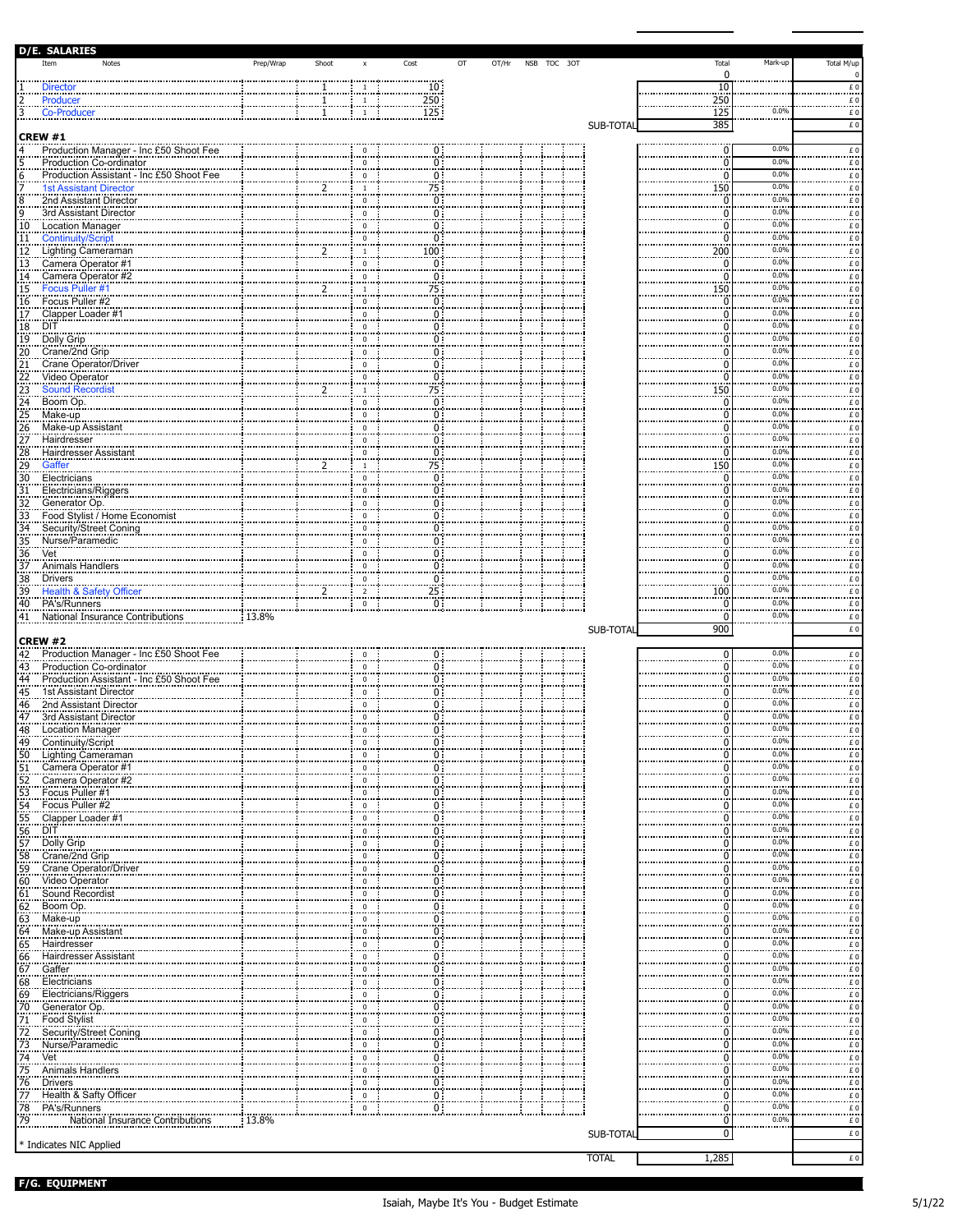|                 | Item<br>Notes                                                     | Days | $\pmb{\chi}$    | Cost |                                                           | OT Hrs                   | OT Rate  NSB  TOC  30T | Total         | Mark-up      | Total M/up                                      |
|-----------------|-------------------------------------------------------------------|------|-----------------|------|-----------------------------------------------------------|--------------------------|------------------------|---------------|--------------|-------------------------------------------------|
|                 | Body - Arri Alexa / RED                                           |      | $\Omega$        |      | 0                                                         |                          |                        | $\Omega$      | 0.0%         | f.0                                             |
|                 | Body - F3 / C300                                                  |      | $^{\circ}$      |      | ö                                                         |                          |                        | n             | 0.0%         | £O                                              |
|                 | Body - 35mm / 16mm                                                |      | $\mathbf 0$     |      |                                                           |                          |                        | $\Omega$      | 0.0%         | <br>£0                                          |
|                 |                                                                   |      | $\Omega$        |      | n :                                                       |                          |                        | n             | <br>0.0%     | <br>£0                                          |
|                 | Body - Accessories<br>RAW Codex / Codex Vault<br>Lens - Set       |      | $\mathbf 0$     |      |                                                           |                          |                        | $\Omega$      | <br>0.0%     |                                                 |
|                 |                                                                   |      | <sup>1</sup>    |      | 800 :                                                     |                          |                        | 1,600         | 0.0%         | $E_{\perp}$<br>£O                               |
|                 | Lens - Zoom                                                       |      | $\mathbf 0$     |      | n:                                                        |                          |                        | $\Omega$      | <br>0.0%     | <br>£O                                          |
|                 | Lens - Primes                                                     |      | <br>$\mathbf 0$ |      | n :                                                       |                          |                        | $\Omega$      | 0.0%         |                                                 |
| 9               |                                                                   |      | $\mathbf 0$     |      | n:                                                        |                          |                        | $\Omega$      | <br>0.0%     | $\epsilon$ 0<br>£O                              |
|                 | Lens - Telephoto<br>Lens - Periscope                              |      | $\mathbf 0$     |      |                                                           |                          |                        | C             | 0.0%         |                                                 |
| $\frac{10}{11}$ |                                                                   |      | $\mathbf 0$     |      |                                                           |                          |                        | O             | 0.0%         | $\epsilon$ 0<br>£0                              |
|                 | <u>Lens - Filters</u>                                             |      | $\Omega$        |      |                                                           |                          |                        | n             | 0.0%         |                                                 |
| 12.             | Lens - Accessories                                                |      | $\Omega$        |      |                                                           |                          |                        | n             | 0.0%         | $\epsilon$ 0                                    |
|                 | 13 Steadicam                                                      |      | $^{\circ}$      |      |                                                           |                          |                        | $\Omega$      | 0.0%         | $\frac{f}{f}$ 0<br>£O                           |
|                 | 14 Grip - Head & Legs                                             |      | $\Omega$        |      |                                                           |                          |                        | $\Omega$      | <br>0.0%     | <br>£O                                          |
|                 | 15 Grip Dolly                                                     |      | $\mathbf 0$     |      |                                                           |                          |                        | $\Omega$      | 0.0%         | .                                               |
|                 | 16 Grip - Tracks                                                  |      | $\mathbf 0$     |      |                                                           |                          |                        | $\Omega$      | <br>0.0%     | $\pounds$ 0<br>                                 |
|                 | 17 Grip - Accessories                                             |      |                 |      |                                                           |                          |                        |               | 0.0%         | £0<br>                                          |
|                 | 18 Studio Del & Col                                               |      | $\mathbf 0$     |      |                                                           |                          |                        | O             | 0.0%         | $\underline{\epsilon}$ 0                        |
|                 | 19 Sound - Recorder & Accs.                                       |      | $\pmb{0}$<br>   |      |                                                           |                          |                        | $\Omega$<br>n | <br>0.0%     | £O<br>                                          |
|                 | 20 Sound - Digislate                                              |      | $\mathbf 0$     |      |                                                           |                          |                        |               | 0.0%         | £0<br>                                          |
|                 | 21 CCTV<br>22 CCTV                                                |      | $\Omega$        |      |                                                           |                          |                        | n             | 0.0%         | $\stackrel{f}{\ldots}$                          |
|                 | CCTV - Other                                                      |      | $\mathbf 0$     |      |                                                           |                          |                        | $\Omega$      | 0.0%         | £0<br>$\frac{2}{2}$                             |
|                 | 23 Motorola's (per pair)                                          |      | $^{\circ}$      |      |                                                           |                          |                        | $\Omega$      | 0.0%         |                                                 |
| $\frac{24}{3}$  | DIT                                                               |      | $\mathbf 0$<br> |      |                                                           |                          |                        | $\Omega$      |              | £O<br>                                          |
| $\frac{25}{3}$  | Generator                                                         |      | $\Omega$        |      | n :                                                       |                          |                        | $\Omega$      | 0.0%<br>0.0% | $\stackrel{\scriptstyle \varepsilon}{\ldots}$ 0 |
|                 | 26 Generator Fuel<br>27 Lights - Tungsten<br>27 Lights - Tungsten |      | $\mathbf 0$<br> |      | 0 :                                                       |                          |                        | $\Omega$<br>. | 0.0%         | f.0                                             |
|                 |                                                                   |      | <sup>1</sup>    |      | 250:                                                      |                          |                        | 500           | 0.0%         | £O<br>                                          |
|                 | 28 Lights HMI                                                     |      | $\pmb{0}$<br>   |      | 0:                                                        |                          |                        | $\Omega$      | 0.0%         | £0<br>                                          |
|                 | 29 Lighting Consumables                                           |      | $\Omega$        |      | 0                                                         |                          |                        | n             |              | £O<br>                                          |
|                 | 30 Lighitng Accessories                                           |      | $\mathbf 0$     |      |                                                           |                          |                        | $\Omega$      | 0.0%<br>0.0% | $E_{\perp}$                                     |
|                 | 31 Wind Machine etc.                                              |      | $\Omega$        |      |                                                           |                          |                        | $\Omega$      | 0.0%         | £O                                              |
|                 | 32 Practical Lamps                                                |      | $\mathbf 0$<br> |      | ი:                                                        |                          |                        | $\Omega$      | 0.0%         | £O<br>                                          |
| 33              | Lighting Truck                                                    |      | $\mathbf 0$     |      |                                                           |                          |                        | $\Omega$      |              | $\epsilon$ 0                                    |
|                 |                                                                   |      | $\mathbf 0$     |      | $\ddot{0}$ :                                              |                          |                        | n             | 0.0%<br>0.0% | £O<br>                                          |
|                 |                                                                   |      | $\pmb{0}$       |      | 0 :                                                       |                          |                        | C             | 0.0%         | $\underline{\epsilon}$ 0                        |
|                 | 36 Camera Truck                                                   |      | $\pmb{0}$       |      | 0:                                                        |                          |                        | n             | 0.0%         | £0<br>                                          |
|                 | 37 Camera Truck Mileage                                           |      | $\mathbf 0$     |      | ი:                                                        |                          |                        | n             | 0.0%         | $\epsilon$ 0                                    |
|                 | 38 Grip Truck                                                     |      | $\Omega$        |      |                                                           |                          |                        | n             | 0.0%         | $\frac{f}{f}$ 0                                 |
|                 | 39 Grip Truck Mileage                                             |      | $^{\circ}$      |      |                                                           |                          |                        | $\Omega$      |              | £O                                              |
|                 | 40 Studio Del & Col                                               |      | $\mathbf 0$<br> |      | 0 :                                                       |                          |                        | $\Omega$      | 0.0%<br>0.0% | £O<br>.                                         |
| 41              |                                                                   |      | $\mathbf 0$     |      | 0 :                                                       |                          |                        | $\Omega$      |              | £O                                              |
| 42              | Photosonics Camera                                                |      | $\mathbf 0$     |      | $\begin{matrix} 0 \ \vdots \ 0 \ \vdots \ 0 \end{matrix}$ |                          |                        | $\Omega$      | 0.0%         | £0<br>                                          |
|                 | 43 Underwater Equipment                                           |      | $\mathbf 0$     |      |                                                           |                          |                        | O             | 0.0%         | $\stackrel{\scriptstyle \varepsilon}{\ldots}$ 0 |
| 44              | <b>Motion Control</b>                                             |      | $\pmb{0}$<br>   |      |                                                           | <u> 1 maanda ka ka m</u> |                        | O             | 0.0%<br>     | £0<br>                                          |
|                 | 45 Crane/Remote Head                                              |      | $\mathbf 0$     |      | 0 i                                                       |                          |                        | n             | 0.0%         | £0<br>                                          |
|                 | 46 Helicopter (per hour)                                          |      | $\Omega$        |      | 0 :                                                       |                          |                        | ſ             | 0.0%<br>     | f. 0                                            |
|                 | 47 Heli-Rigs (Wescam)                                             |      | $\mathbf 0$     |      | öi                                                        |                          |                        | n             | 0.0%         | £0                                              |
|                 | 48 Tracking Vehicles                                              |      | $^{\circ}$      |      | $\frac{9}{0}$                                             |                          |                        | $\Omega$      | 0.0%         | $E_0$                                           |
|                 | 49 Additional Transport                                           |      | $\Omega$<br>    |      | 0 :                                                       |                          |                        | $\Omega$      | 0.0%<br>     | £O<br>                                          |
|                 | 50 Additional Mileage                                             |      | $\Omega$        |      | $\overline{0}$                                            |                          |                        | $\Omega$      | 0.0%         | £0                                              |

| <b>ART DEPARTMENT</b>                                   |           |               |                      |      |           |       |             |           |       |                  |            |
|---------------------------------------------------------|-----------|---------------|----------------------|------|-----------|-------|-------------|-----------|-------|------------------|------------|
| Notes<br>Item<br><b>CREW #1</b>                         | Prep Days | Shoot Days    | $\mathsf{x}$         | Cost | <b>OT</b> | OT/Hr | NSB TOC 30T |           | Total | Mark-up          | Total M/up |
|                                                         |           |               |                      |      |           |       |             |           | 150   | 0.0%             |            |
| Art Director                                            |           | <u>. 2</u>    | $\overline{1}$       | 25   | 75        |       |             |           | 50    | <br>0.0%         | £Ω         |
| <b>Assistant Art Director</b>                           |           | $\frac{2}{2}$ | $\Omega$             |      | 0 :       |       |             |           |       | <br>0.0%         |            |
| Prop Buyer<br>Master Props                              |           |               |                      |      |           |       |             |           |       | 0.0%             | £Ο         |
|                                                         |           |               | $\Omega$<br>$\Omega$ |      |           |       |             |           |       | .                | £0         |
| Props #1                                                |           |               |                      |      |           |       |             |           |       | 0.0%<br><br>0.0% | £0<br>.    |
| Props #2                                                |           |               | $\Omega$             |      |           |       |             | C         |       |                  | £0         |
| Props Assist                                            |           |               |                      |      |           |       |             | $\Omega$  |       | 0.0%<br>.        |            |
| Scenic Artist                                           |           |               | $\Omega$             |      |           |       |             |           |       | 0.0%             |            |
| Costume Designer                                        |           |               | $\Omega$             |      |           |       |             |           |       | 0.0%             |            |
| Wardrobe Buyer                                          |           |               | $\Omega$             |      |           |       |             |           |       | 0.0%             |            |
| <b>Wardrobe Assistant</b>                               |           |               |                      |      | 0         |       |             | C         |       | 0.09             |            |
| 12<br>Seamstress                                        |           |               | $\Omega$             |      |           |       |             | C         |       | 0.09             |            |
| 13 SFX Supervisor                                       |           |               | $\Omega$             |      |           |       |             |           |       | 0.0%             |            |
| 14 Snr SFX Technician                                   |           |               | $\Omega$             | 0    |           |       |             |           |       | 0.0%             |            |
| <b>SFX Technician</b><br>15                             |           |               | $\Omega$             |      | 0:        |       |             |           |       | 0.0%<br>         | £0         |
| $\frac{16}{1}$                                          |           |               | $\Omega$             |      | 0 :       |       |             |           |       | 0.0%             | £Ω         |
| <b>17</b><br>National Insurance Contributions           | 13.8%     |               |                      |      |           |       |             |           |       |                  | £0         |
|                                                         |           |               |                      |      |           |       |             | SUB-TOTAL | 200   |                  | £O         |
| <b>CREW #2</b><br>                                      |           |               |                      |      |           |       |             |           |       |                  |            |
| 18<br><b>Art Director</b>                               |           |               | $\Omega$             |      | 0 :       |       |             |           |       | 0.0%<br>.        | £0         |
| Assistant Art Director<br>19                            |           |               | $\Omega$             |      | 0:        |       |             |           |       | 0.0%<br>         | £0         |
|                                                         |           |               | $\Omega$             |      | ი :       |       |             |           |       | 0.0%<br>         | £O         |
| 20 Prop Buyer<br>21 Master Props                        |           |               | $\Omega$             |      | 0 :       |       |             |           |       | 0.0%<br>         | £0         |
|                                                         |           |               | $\Omega$             |      | ი:        |       |             |           |       | 0.0%             | £0         |
| $1.3$ Props #2<br>24 Props #2                           |           |               | $\Omega$             |      | 0 :       |       |             | C         |       | <br>0.0%         | <br>£0     |
|                                                         |           |               | $\Omega$             |      | 0:        |       |             | ſ         |       | <br>0.0%         | <br>£0     |
| 24 Props Assist<br>25 Scenic Artist<br>25 Scenic Artist |           |               | $\Omega$             |      | 0 :       |       |             |           |       | <br>0.0%         | <br>£O     |
| Costume Designer<br>26                                  |           |               | $\Omega$             |      | <br>ი:    |       |             |           |       | <br>0.0%         | <br>£0     |
| <br>27<br><b>Wardrobe Buyer</b>                         |           |               | $\Omega$             |      | 0 :       |       |             |           |       | <br>0.0%         | <br>£0     |
| <br>$\overline{28}$<br><b>Wardrobe Assistant</b>        |           |               | $\Omega$             |      | <br>0 :   |       |             | C         |       | <br>0.0%         | <br>£0     |
| <br>29 Seamstress                                       |           |               | $\Omega$             |      | 0:        |       |             |           |       | <br>0.0%         | <br>£0     |
| <b>SFX Supervisor</b><br>30                             |           |               | $\Omega$             |      | .<br>0:   |       |             |           |       | 0.0%             | .<br>£0    |
| .<br><br>31<br>Snr SFX Technician                       |           |               | $\Omega$             |      | <br>0:    |       |             |           |       | 0.0%             | <br>£0     |
| .<br><br><b>SFX Technician</b><br>32                    |           |               | $\overline{0}$       |      | .<br>0:   |       |             | ŋ         |       | 0.0%             | <br>£O     |

Isaiah, Maybe It's You - Budget Estimate 5/1/22

TOTAL  $2,100$   $\epsilon$  0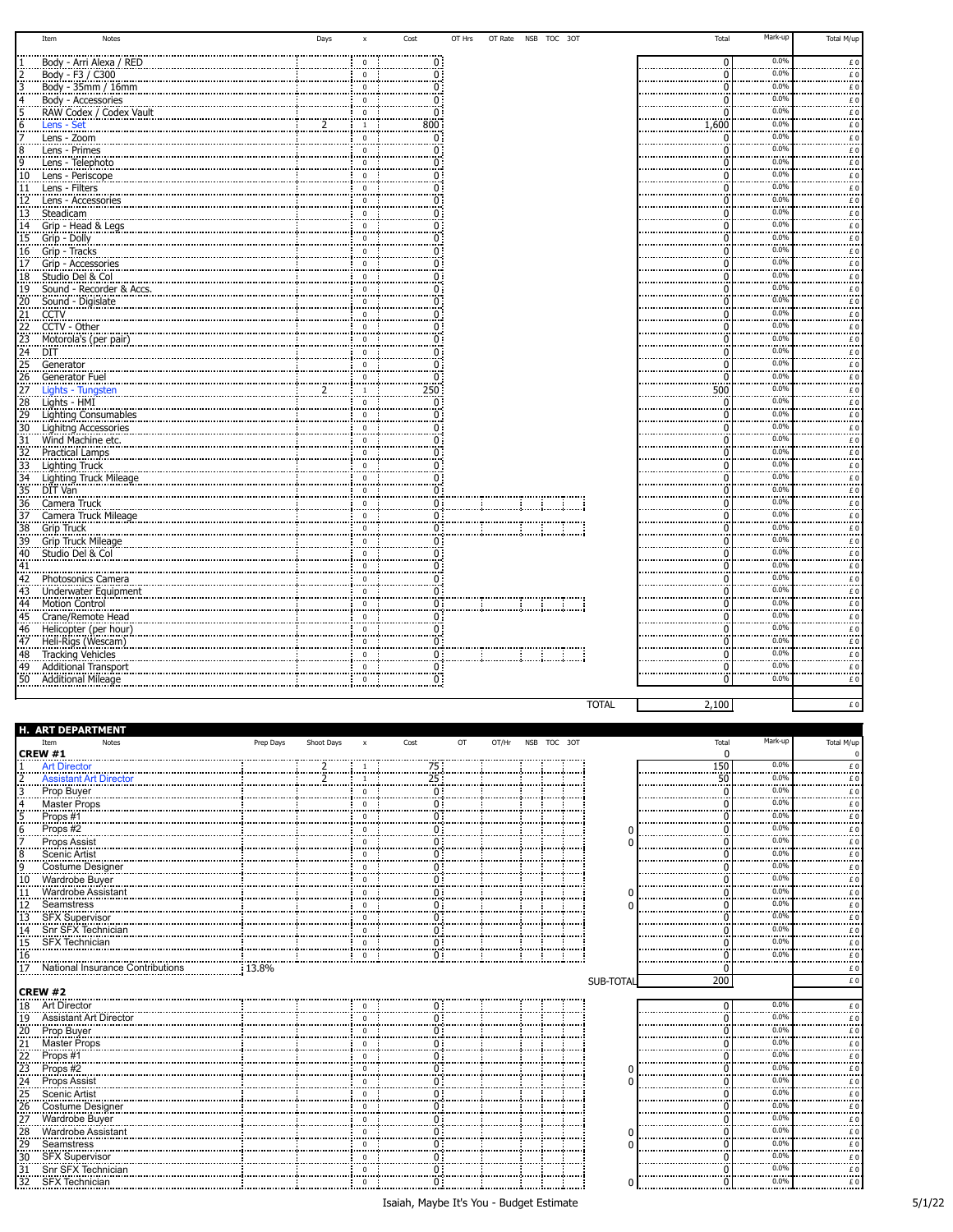| 33                                                                              |                                                                                                                                                                              |      | $\mathbf 0$                 |      | öΤ                                        |             | 0            | 0           | 0.0%              | £Ο<br>                                                                                                                                                                                                                                                                                                                                                                                                                                                                                                             |
|---------------------------------------------------------------------------------|------------------------------------------------------------------------------------------------------------------------------------------------------------------------------|------|-----------------------------|------|-------------------------------------------|-------------|--------------|-------------|-------------------|--------------------------------------------------------------------------------------------------------------------------------------------------------------------------------------------------------------------------------------------------------------------------------------------------------------------------------------------------------------------------------------------------------------------------------------------------------------------------------------------------------------------|
|                                                                                 | 34 Mational Insurance Contributions                                                                                                                                          |      |                             |      |                                           |             |              | $\mathbf 0$ |                   | £O                                                                                                                                                                                                                                                                                                                                                                                                                                                                                                                 |
| <b>COSTS</b>                                                                    |                                                                                                                                                                              |      |                             |      |                                           |             | SUB-TOTAL    | 0           |                   | £O                                                                                                                                                                                                                                                                                                                                                                                                                                                                                                                 |
|                                                                                 | 34 Props - Purchase                                                                                                                                                          |      | $\mathbf 0$                 |      |                                           |             |              | 0           | 0.0%              |                                                                                                                                                                                                                                                                                                                                                                                                                                                                                                                    |
| 35                                                                              | Props - Hire                                                                                                                                                                 |      | $\mathbf 0$                 |      | $\frac{0}{0}$                             |             |              | 0           | 0.0%              | f(<br>$\frac{f}{f}$                                                                                                                                                                                                                                                                                                                                                                                                                                                                                                |
|                                                                                 |                                                                                                                                                                              |      | 0                           |      | 0:                                        |             |              | ŋ           | 0.0%              |                                                                                                                                                                                                                                                                                                                                                                                                                                                                                                                    |
|                                                                                 |                                                                                                                                                                              |      | $\Omega$                    |      | Ö.                                        |             |              |             | 0.0%              | $\frac{1}{2}$                                                                                                                                                                                                                                                                                                                                                                                                                                                                                                      |
| $\frac{38}{100}$                                                                | Props - Food                                                                                                                                                                 |      | $\mathbf 0$                 |      | 0:                                        |             |              | 0           | 0.0%              | f.0                                                                                                                                                                                                                                                                                                                                                                                                                                                                                                                |
| 39                                                                              | Props Transport                                                                                                                                                              |      | $\pmb{0}$                   |      | 0 :                                       |             |              | O           | $0.0\%$<br>0.0%   | $\frac{1}{2}$                                                                                                                                                                                                                                                                                                                                                                                                                                                                                                      |
| 40                                                                              | Props Transport Mileage                                                                                                                                                      |      | $\mathbf 0$                 |      | О:                                        |             |              | O           | 0.0%              | £Ο<br>                                                                                                                                                                                                                                                                                                                                                                                                                                                                                                             |
| 41 Rigs<br>42 Mode<br>43 Artwo                                                  |                                                                                                                                                                              |      | $\mathbf 0$<br>$\Omega$     |      | 0 :<br>O:                                 |             |              | ŋ<br>O      | 0.0%              | $\frac{1}{2}$                                                                                                                                                                                                                                                                                                                                                                                                                                                                                                      |
|                                                                                 | Models<br>Artwork                                                                                                                                                            |      | $\pmb{0}$                   |      | 0 :                                       |             |              | 0           | 0.0%              |                                                                                                                                                                                                                                                                                                                                                                                                                                                                                                                    |
|                                                                                 | 44 Special Packs/Labels                                                                                                                                                      |      | $\mathbf 0$                 |      | 0 :                                       |             |              |             | 0.0%              | 0 £                                                                                                                                                                                                                                                                                                                                                                                                                                                                                                                |
| 45                                                                              | Cooker/Refrigerator                                                                                                                                                          |      | $\mathbf 0$                 |      | 0 :                                       |             |              | ŋ           | 0.0%              | $\begin{array}{c}\n\text{if } 0 \\ \text{if } 0\n\end{array}$                                                                                                                                                                                                                                                                                                                                                                                                                                                      |
|                                                                                 | Special Effects                                                                                                                                                              |      | $\pmb{0}$                   |      | 0 :                                       |             |              | O           | 0.0%              | £O                                                                                                                                                                                                                                                                                                                                                                                                                                                                                                                 |
| $\frac{46}{47}$                                                                 |                                                                                                                                                                              |      | $\Omega$                    |      | 0 :                                       |             |              |             | 0.0%              | $\frac{1}{2}$                                                                                                                                                                                                                                                                                                                                                                                                                                                                                                      |
| 48                                                                              | Wardrobe - Principals                                                                                                                                                        |      | $\mathbf 0$                 |      | 0 :                                       |             |              |             | 0.0%              | 0 £                                                                                                                                                                                                                                                                                                                                                                                                                                                                                                                |
| 49                                                                              | Wardrobe - Principals                                                                                                                                                        |      | $\mathbf 0$                 |      | 0:                                        |             |              |             | 0.0%              | $\frac{1}{2}$                                                                                                                                                                                                                                                                                                                                                                                                                                                                                                      |
| 50                                                                              | Wardrobe - Children                                                                                                                                                          |      | $\mathbf 0$                 |      | 0 :                                       |             |              | 0           | 0.0%<br>0.0%      | $rac{f}{f}$ 0                                                                                                                                                                                                                                                                                                                                                                                                                                                                                                      |
|                                                                                 | Maturicus - Children<br>51 Wardrobe - Extras<br>52 Accessories<br>53 Accessories<br>54 Cleaning & Alterations                                                                |      | $\mathbf 0$                 |      | О:<br>öĪ                                  |             |              | O           | 0.0%              |                                                                                                                                                                                                                                                                                                                                                                                                                                                                                                                    |
|                                                                                 |                                                                                                                                                                              |      | $\Omega$<br>0               |      |                                           |             |              |             | 0.0%              | $\frac{1}{f}$                                                                                                                                                                                                                                                                                                                                                                                                                                                                                                      |
|                                                                                 |                                                                                                                                                                              |      | $\mathbf 0$                 |      | 0 :<br>0 :                                |             |              |             | 0.09              | $\begin{array}{c} 0 \\ E \\ E \end{array}$                                                                                                                                                                                                                                                                                                                                                                                                                                                                         |
|                                                                                 | 55 Wigs/Beards                                                                                                                                                               |      | $\mathbf 0$                 |      | 0 i                                       |             |              | 0           | 0.0%              | £Ο                                                                                                                                                                                                                                                                                                                                                                                                                                                                                                                 |
|                                                                                 |                                                                                                                                                                              |      | 0                           |      | 0 :                                       |             |              |             | 0.0%              | .                                                                                                                                                                                                                                                                                                                                                                                                                                                                                                                  |
|                                                                                 | 56 Wardrobe Transport<br>57 Prop Buyers Car                                                                                                                                  |      | $\mathbf 0$                 |      | 0 i                                       |             |              |             | 0.0%              | $rac{E}{E}$                                                                                                                                                                                                                                                                                                                                                                                                                                                                                                        |
| .58                                                                             | <b>Stylists Car</b>                                                                                                                                                          |      | $\mathbf 0$                 |      | 0 :                                       |             |              | 0           | 0.0%              |                                                                                                                                                                                                                                                                                                                                                                                                                                                                                                                    |
| 59.                                                                             | Costume Designer Car                                                                                                                                                         |      | $\pmb{0}$                   |      | 0:                                        |             |              | 0           | 0.0%              | $\frac{1}{2}$                                                                                                                                                                                                                                                                                                                                                                                                                                                                                                      |
| $\begin{array}{r} 60 \\ 61 \\ 62 \\ 63 \\ 64 \\ 65 \\ 66 \\ \hline \end{array}$ | Prop Masters Tool Hire                                                                                                                                                       |      | $\mathbf 0$                 |      | 0:                                        |             |              | 0           | 0.0%<br>0.0%      | £Ο<br>                                                                                                                                                                                                                                                                                                                                                                                                                                                                                                             |
|                                                                                 |                                                                                                                                                                              |      | $\mathbf 0$                 |      | 0 :                                       |             |              | ŋ           | 0.0%              | $\frac{1}{2}$                                                                                                                                                                                                                                                                                                                                                                                                                                                                                                      |
|                                                                                 |                                                                                                                                                                              |      | $^{\circ}$<br>$\pmb{0}$     |      | 0 :<br>0 :                                |             |              | 0           | 0.0%              |                                                                                                                                                                                                                                                                                                                                                                                                                                                                                                                    |
|                                                                                 |                                                                                                                                                                              |      | $\mathbf 0$                 |      | 0:                                        |             |              |             | 0.09              | <br>$\overline{f}$                                                                                                                                                                                                                                                                                                                                                                                                                                                                                                 |
|                                                                                 |                                                                                                                                                                              |      | $\mathbf 0$                 |      | 0 :                                       |             |              | 0           | 0.0%              | £O                                                                                                                                                                                                                                                                                                                                                                                                                                                                                                                 |
|                                                                                 |                                                                                                                                                                              |      | $\mathbf 0$                 |      | $\overline{0}$                            |             |              | $\mathbf 0$ | 0.0%              | £O                                                                                                                                                                                                                                                                                                                                                                                                                                                                                                                 |
|                                                                                 |                                                                                                                                                                              |      |                             |      |                                           |             | SUB-TOTAL    | 0           |                   | £O                                                                                                                                                                                                                                                                                                                                                                                                                                                                                                                 |
|                                                                                 | * Indicates NIC Applied                                                                                                                                                      |      |                             |      |                                           |             |              |             |                   |                                                                                                                                                                                                                                                                                                                                                                                                                                                                                                                    |
|                                                                                 |                                                                                                                                                                              |      |                             |      |                                           |             | <b>TOTAL</b> | 200         |                   | £O                                                                                                                                                                                                                                                                                                                                                                                                                                                                                                                 |
|                                                                                 |                                                                                                                                                                              |      |                             |      |                                           |             |              |             |                   |                                                                                                                                                                                                                                                                                                                                                                                                                                                                                                                    |
|                                                                                 | I. STUDIO<br>Item<br>Notes                                                                                                                                                   | Days | x                           | Cost | OT/Hr<br>OT                               | NSB TOC 30T |              | Total       | Mark-up           | Total M/up                                                                                                                                                                                                                                                                                                                                                                                                                                                                                                         |
|                                                                                 | <b>CONSTRUCTION LABOUR</b>                                                                                                                                                   |      |                             |      |                                           |             |              |             |                   |                                                                                                                                                                                                                                                                                                                                                                                                                                                                                                                    |
|                                                                                 | Construction Manager - Prep, Shoot & Strike                                                                                                                                  |      | $\mathbf 0$                 |      | $\overline{0}$                            |             | 0            | 0           | 0.0%              | . £ 0                                                                                                                                                                                                                                                                                                                                                                                                                                                                                                              |
|                                                                                 |                                                                                                                                                                              |      |                             |      |                                           |             | ŋ            | ŋ           | 0.0%              | £O                                                                                                                                                                                                                                                                                                                                                                                                                                                                                                                 |
|                                                                                 | Master Carpenter - Build                                                                                                                                                     |      | $\mathbf 0$                 |      |                                           |             |              |             |                   |                                                                                                                                                                                                                                                                                                                                                                                                                                                                                                                    |
|                                                                                 | Master Painter - Build                                                                                                                                                       |      | $\mathbf 0$                 |      | $\overline{0}$<br>$\overline{0}$          |             |              | П           | 0.0%              |                                                                                                                                                                                                                                                                                                                                                                                                                                                                                                                    |
|                                                                                 | Master Plasterer - Build                                                                                                                                                     |      | $\overline{\mathbf{0}}$     |      | ÖΪ                                        |             |              | 0           | 0.0%              | $\frac{f}{f}$<br>                                                                                                                                                                                                                                                                                                                                                                                                                                                                                                  |
|                                                                                 | Riggers - Build                                                                                                                                                              |      | $\mathbf{0}$                |      | $\overline{0}$ :                          |             |              | П           | 0.0%              | $\epsilon$                                                                                                                                                                                                                                                                                                                                                                                                                                                                                                         |
| 6                                                                               | Carpenters / Painters / Plasterers - Build                                                                                                                                   |      | $\mathbf 0$                 |      | $\overline{0}$ .                          |             |              | 0           | 0.0%              | £<br>                                                                                                                                                                                                                                                                                                                                                                                                                                                                                                              |
|                                                                                 |                                                                                                                                                                              |      | $^{\circ}$                  |      |                                           |             |              | ŋ           | 0.0%<br>0.0%      |                                                                                                                                                                                                                                                                                                                                                                                                                                                                                                                    |
|                                                                                 | Carpenters - Stand-by                                                                                                                                                        |      | $\mathbf 0$                 |      | 0 :<br>0 :                                |             | ŋ<br>ſ       |             | 0.0%              | $\frac{1}{2}$                                                                                                                                                                                                                                                                                                                                                                                                                                                                                                      |
| $\ddot{\mathbf{8}}$                                                             | Painters - Stand-by<br>Plasterers - Stand-by                                                                                                                                 |      | $\mathbf 0$                 |      |                                           |             | 0            |             | $\frac{1}{0.0\%}$ |                                                                                                                                                                                                                                                                                                                                                                                                                                                                                                                    |
| 10                                                                              | Riggers - Stand-by                                                                                                                                                           |      |                             |      | $\overline{0}$<br>0 :                     |             | 0            | 0           | $0.0\%$           | $rac{f}{f}$<br>£Ο<br>                                                                                                                                                                                                                                                                                                                                                                                                                                                                                              |
|                                                                                 | 11 Stagehands - Stand-by                                                                                                                                                     |      | $\Omega$                    |      | 0.1                                       |             | 0            | ŋ           | 0.0%              | £O                                                                                                                                                                                                                                                                                                                                                                                                                                                                                                                 |
|                                                                                 |                                                                                                                                                                              |      | $\Omega$                    |      |                                           |             | ŋ            | 0           | 0.0%              | $\frac{1}{2}$                                                                                                                                                                                                                                                                                                                                                                                                                                                                                                      |
|                                                                                 | 12 Carpenters - Strike                                                                                                                                                       |      | $\mathbf 0$                 |      | 0.1                                       |             | ŋ            | 0           | 0.0%              | $\underline{\epsilon}$ 0                                                                                                                                                                                                                                                                                                                                                                                                                                                                                           |
|                                                                                 |                                                                                                                                                                              |      | $\mathbf 0$                 |      | 0 :                                       |             |              | 0           | 0.0%<br>0.0%      | $\epsilon$                                                                                                                                                                                                                                                                                                                                                                                                                                                                                                         |
|                                                                                 | 13 Plasterers - Strike<br>14 Riggers - Strike                                                                                                                                |      | $\mathbf{0}$<br>$\mathbf 0$ |      | $\overline{0}$                            |             | $\Omega$     | 0<br>0      | 0.0%              | £Ο<br><br>£O                                                                                                                                                                                                                                                                                                                                                                                                                                                                                                       |
|                                                                                 | 15 Stagehands - Strike<br>.3.8%                                                                                                                                              |      |                             |      | $\overline{0}$ :                          |             |              | 0           | .                 | $\begin{array}{c}\n\ldots \\ E\n\end{array}$                                                                                                                                                                                                                                                                                                                                                                                                                                                                       |
|                                                                                 | 16 National Insurance Contributions                                                                                                                                          |      |                             |      |                                           |             | SUB-TOTAL    | $\pmb{0}$   |                   | £                                                                                                                                                                                                                                                                                                                                                                                                                                                                                                                  |
|                                                                                 | <b>CONSTRUCTION MATERIALS</b>                                                                                                                                                |      |                             |      |                                           |             |              |             |                   |                                                                                                                                                                                                                                                                                                                                                                                                                                                                                                                    |
|                                                                                 | 17 Sub-Contracted Labour                                                                                                                                                     |      | $\mathbf 0$                 |      | 0 :                                       |             |              | 0           | 0.0%              | $\frac{f}{f}$                                                                                                                                                                                                                                                                                                                                                                                                                                                                                                      |
|                                                                                 | 18 Construction Materials                                                                                                                                                    |      | $\mathbf 0$                 |      | $\overline{0}$                            |             |              | ŋ           | 0.0%              | £O                                                                                                                                                                                                                                                                                                                                                                                                                                                                                                                 |
|                                                                                 | 19 Construction Transport                                                                                                                                                    |      | $\Omega$                    |      | 0 i                                       |             |              |             | 0.0%<br>0.0%      | $\frac{1}{2}$                                                                                                                                                                                                                                                                                                                                                                                                                                                                                                      |
|                                                                                 |                                                                                                                                                                              |      | $\mathbf 0$<br>$\mathbf{0}$ |      | 0:                                        |             |              |             |                   |                                                                                                                                                                                                                                                                                                                                                                                                                                                                                                                    |
|                                                                                 |                                                                                                                                                                              |      | $\mathbf 0$                 |      | $\overline{0}$ :<br>0:                    |             |              |             | 0.0%<br>0.0%      | $\begin{array}{c} E\ 0 \\ E\ 0 \end{array}$                                                                                                                                                                                                                                                                                                                                                                                                                                                                        |
|                                                                                 |                                                                                                                                                                              |      | $\mathbf 0$                 |      | 0 :                                       |             |              |             | 0.0%              | £<br>$\frac{1}{2}$                                                                                                                                                                                                                                                                                                                                                                                                                                                                                                 |
|                                                                                 |                                                                                                                                                                              |      | $\mathbf{0}$                |      | öĪ                                        |             |              |             | 0.0%              |                                                                                                                                                                                                                                                                                                                                                                                                                                                                                                                    |
|                                                                                 | Backings/Drapes                                                                                                                                                              |      | $\pmb{0}$                   |      | 0.                                        |             |              |             | 0.0%              | $\frac{1}{2}$                                                                                                                                                                                                                                                                                                                                                                                                                                                                                                      |
|                                                                                 |                                                                                                                                                                              |      | $\mathbf{0}$                |      |                                           |             |              | 0           | 0.09              |                                                                                                                                                                                                                                                                                                                                                                                                                                                                                                                    |
|                                                                                 | 13. Consumer<br>20. Scaffold/Rigs<br>21. Screens/Flats<br>23. Stock Hire<br>23. Stock Hire<br>25. Backings/Drag<br>26. Backings/Drag<br>26. Backings/Drag<br>27. Engineering |      | $\bf{0}$                    |      | $\begin{matrix} 0 \\ 0 \end{matrix}$      |             |              | 0           | 0.0%              | $\begin{array}{c}\nE & 0 \\ E & 0 \\ E & 0\n\end{array}$<br>                                                                                                                                                                                                                                                                                                                                                                                                                                                       |
|                                                                                 | 28 Construction Handling Fees (excludes NIC)<br>15.0%                                                                                                                        |      |                             |      |                                           |             |              | ö           | 0.0%              | £O                                                                                                                                                                                                                                                                                                                                                                                                                                                                                                                 |
|                                                                                 |                                                                                                                                                                              |      |                             |      |                                           |             | SUB-TOTAL    | 0           |                   | E                                                                                                                                                                                                                                                                                                                                                                                                                                                                                                                  |
|                                                                                 | STUDIO #1                                                                                                                                                                    |      | $\mathbf 0$                 |      |                                           |             |              | 0           | 0.0%              |                                                                                                                                                                                                                                                                                                                                                                                                                                                                                                                    |
|                                                                                 | 29 Studio - Build                                                                                                                                                            |      | 0                           |      | 0 :                                       |             |              | 0           | 0.0%              | $\epsilon$<br>£Ο                                                                                                                                                                                                                                                                                                                                                                                                                                                                                                   |
|                                                                                 | 30 Studio - Pre-Light                                                                                                                                                        |      | $\mathbf 0$                 |      | $\begin{matrix} 0 \\ 0 \\ 0 \end{matrix}$ |             |              | ŋ           | 0.0%              | .                                                                                                                                                                                                                                                                                                                                                                                                                                                                                                                  |
|                                                                                 |                                                                                                                                                                              |      | $\Omega$                    |      | $\overline{0}$ :                          |             |              | n           | 0.0%              |                                                                                                                                                                                                                                                                                                                                                                                                                                                                                                                    |
|                                                                                 | Motion Control Stage                                                                                                                                                         |      | $\pmb{0}$                   |      | 0 :                                       |             |              | O           | 0.0%              | $rac{E}{E}$                                                                                                                                                                                                                                                                                                                                                                                                                                                                                                        |
|                                                                                 |                                                                                                                                                                              |      | $\mathbf 0$                 |      | 0:                                        |             |              | n           | $\frac{1}{0.0\%}$ |                                                                                                                                                                                                                                                                                                                                                                                                                                                                                                                    |
|                                                                                 |                                                                                                                                                                              |      | $\mathbf 0$                 |      | O :                                       |             |              | ŋ           | 0.0%              | $\begin{array}{c}\n\ldots \\ \hline\n\vdots \\ \hline\n\vdots \\ \hline\n\vdots \\ \hline\n\vdots \\ \hline\n\vdots \\ \hline\n\vdots \\ \hline\n\vdots \\ \hline\n\vdots \\ \hline\n\vdots \\ \hline\n\vdots \\ \hline\n\vdots \\ \hline\n\vdots \\ \hline\n\vdots \\ \hline\n\vdots \\ \hline\n\vdots \\ \hline\n\vdots \\ \hline\n\vdots \\ \hline\n\vdots \\ \hline\n\vdots \\ \hline\n\vdots \\ \hline\n\vdots \\ \hline\n\vdots \\ \hline\n\vdots \\ \hline\n\vdots \\ \hline\n\vdots \\ \hline\n\vdots \\ $ |
|                                                                                 | <b>Production Offices</b>                                                                                                                                                    |      | $\mathbf 0$                 |      | ö                                         |             |              | ſ           | 0.0%              | £O                                                                                                                                                                                                                                                                                                                                                                                                                                                                                                                 |
|                                                                                 | 30. Studio - Pre-Light<br>32. Studio - Sheet<br>32. Studio - Strike<br>33. Motion Control 9<br>33. Motion Control 9<br>35. Production Office<br>37. Art Dept Office          |      | $\Omega$                    |      | 0 :                                       |             |              |             | 0.0%<br>0.0%      | $\frac{1}{2}$                                                                                                                                                                                                                                                                                                                                                                                                                                                                                                      |
|                                                                                 | 38 Make Up/Hairdressing Rooms                                                                                                                                                |      | $\mathbf 0$<br>$\mathbf 0$  |      | ö.                                        |             |              | O           |                   | 0 £                                                                                                                                                                                                                                                                                                                                                                                                                                                                                                                |
|                                                                                 | 39 Wardrobe Rooms                                                                                                                                                            |      | 0                           |      | öi<br>О:                                  |             |              | 0           | 0.0%<br>0.0%      | $\epsilon$                                                                                                                                                                                                                                                                                                                                                                                                                                                                                                         |
|                                                                                 | 40 Dressing Rooms<br>41 Extras Room                                                                                                                                          |      | $\mathbf 0$                 |      | 0 :<br>ö                                  |             |              | 0           | 0.0%<br>0.0%      | £ 0<br>E 0<br>$\begin{array}{c}\n\ldots \\ E\n\end{array}$                                                                                                                                                                                                                                                                                                                                                                                                                                                         |

. . . . . . . . . . . . . . . . . . . .

0.0% £ 0

.................<br>0.0%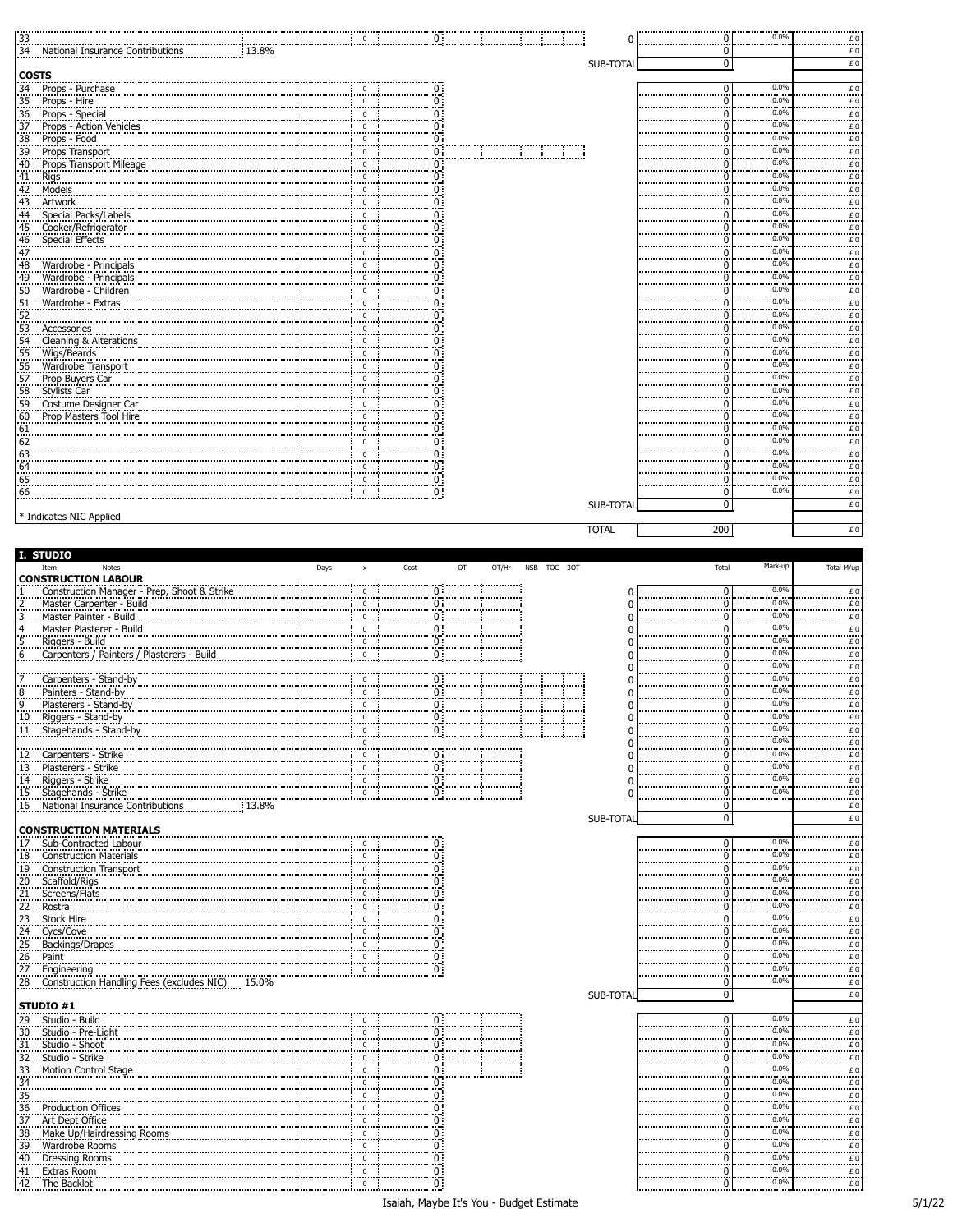|                                           | <b>143</b><br><b>144</b><br><b>144</b><br><b>169</b><br><b>169</b><br><b>169</b><br><b>169</b><br><b>169</b><br><b>169</b><br><b>169</b><br><b>169</b><br><b>169</b><br><b>169</b><br><b>169</b><br><b>169</b><br><b>169</b><br><b>169</b><br><b>169</b><br><b>169</b><br><b>169</b><br><b>169</b><br><b>169</b><br><b>169</b><br><b>169</b><br><b>169</b><br><b>169</b><br><b>169</b><br><b>169</b><br><b>169</b> |           |            |                             |                 |                                      |       |             |                  | 0               | 0.0%         | $\epsilon$                                                                                           |
|-------------------------------------------|--------------------------------------------------------------------------------------------------------------------------------------------------------------------------------------------------------------------------------------------------------------------------------------------------------------------------------------------------------------------------------------------------------------------|-----------|------------|-----------------------------|-----------------|--------------------------------------|-------|-------------|------------------|-----------------|--------------|------------------------------------------------------------------------------------------------------|
|                                           | Power Hse AC/DC units                                                                                                                                                                                                                                                                                                                                                                                              |           |            | $\Omega$                    |                 |                                      |       |             |                  | 0               | 0.09         | $\frac{1}{2}$                                                                                        |
|                                           |                                                                                                                                                                                                                                                                                                                                                                                                                    |           |            | 0                           |                 | 0:                                   |       |             |                  | 0               | 0.0%         | £Ο<br>                                                                                               |
|                                           |                                                                                                                                                                                                                                                                                                                                                                                                                    |           |            | $\mathbf 0$                 |                 | 0 :                                  |       |             |                  | $\Omega$        | 0.0%<br>0.0% | $\frac{1}{2}$                                                                                        |
|                                           |                                                                                                                                                                                                                                                                                                                                                                                                                    |           |            | $\Omega$                    |                 |                                      |       |             |                  | ŋ               | 0.0%         | $\epsilon$                                                                                           |
|                                           |                                                                                                                                                                                                                                                                                                                                                                                                                    |           |            | $\mathbf 0$                 |                 | $\frac{0}{0}$                        |       |             |                  | ŋ               | 0.0%         | £O                                                                                                   |
|                                           | 49 Coach                                                                                                                                                                                                                                                                                                                                                                                                           |           |            | $\mathbf 0$                 |                 |                                      |       |             |                  | 0               |              | £O                                                                                                   |
|                                           | STUDIO #2                                                                                                                                                                                                                                                                                                                                                                                                          |           |            |                             |                 |                                      |       |             | SUB-TOTAL        | $\overline{0}$  |              | £O                                                                                                   |
|                                           | 50 Studio - Build                                                                                                                                                                                                                                                                                                                                                                                                  |           |            | $\Omega$                    |                 | 0 :                                  |       |             |                  | 0               | 0.0%         |                                                                                                      |
|                                           | Studio - Pre-Light                                                                                                                                                                                                                                                                                                                                                                                                 |           |            | $\mathbf{0}$                |                 | 0:                                   |       |             |                  | $\Omega$        | 0.0%         | $E$ 0                                                                                                |
|                                           | 51 Studio - Bully<br>51 Studio - Pre-Lig<br>52 Studio - Shoot<br>53 Studio - Strike                                                                                                                                                                                                                                                                                                                                |           |            | $\overline{0}$              |                 | $\frac{8}{0}$                        |       |             |                  | 0               | 0.09         | $rac{E}{E}$                                                                                          |
|                                           |                                                                                                                                                                                                                                                                                                                                                                                                                    |           |            | $\mathbf 0$                 |                 | 0 :                                  |       |             |                  | 0               | 0.0%         | £Ο                                                                                                   |
|                                           | 53 Studio - Strike<br>54 Motion Control Stage<br>55 Sine Control Stage<br>56 Sine Production Offices<br>56 Art Dept Office<br>59 Art Dept Office<br>59 Make Up/Hairdressing Rooms<br>60 Wardrobe Rooms                                                                                                                                                                                                             |           |            | $\mathbf 0$                 |                 | 0 :                                  |       |             |                  | ŋ               | 0.0%         | .                                                                                                    |
|                                           |                                                                                                                                                                                                                                                                                                                                                                                                                    |           |            | $\Omega$                    |                 | 0:                                   |       |             |                  | O               | 0.0%         | £ 0<br>£ 0                                                                                           |
|                                           |                                                                                                                                                                                                                                                                                                                                                                                                                    |           |            | $\mathbf 0$                 |                 | 0 :                                  |       |             |                  | 0               | 0.0%         |                                                                                                      |
|                                           |                                                                                                                                                                                                                                                                                                                                                                                                                    |           |            | $\Omega$                    |                 | 0 i                                  |       |             |                  | n               | 0.0%         | $\begin{array}{c} 0 \\ E \\ E \end{array}$                                                           |
|                                           |                                                                                                                                                                                                                                                                                                                                                                                                                    |           |            | 0                           |                 | 0 :                                  |       |             |                  | ŋ               | 0.0%         | £Ο<br>                                                                                               |
|                                           |                                                                                                                                                                                                                                                                                                                                                                                                                    |           |            | $\mathbf 0$                 |                 |                                      |       |             |                  | $\Omega$        | 0.0%         | $\begin{array}{c}\n\cdot & \cdot \\ \cdot & \cdot \\ \hline\n\vdots & \vdots \\ \hline\n\end{array}$ |
|                                           |                                                                                                                                                                                                                                                                                                                                                                                                                    |           |            | $\Omega$                    |                 |                                      |       |             |                  | n               | 0.0%<br>0.0% |                                                                                                      |
|                                           |                                                                                                                                                                                                                                                                                                                                                                                                                    |           |            | $\mathbf 0$                 |                 |                                      |       |             |                  |                 | 0.0%         | $rac{E}{E}$                                                                                          |
|                                           |                                                                                                                                                                                                                                                                                                                                                                                                                    |           |            | $\mathbf 0$                 |                 |                                      |       |             |                  | n               | 0.0%         |                                                                                                      |
|                                           |                                                                                                                                                                                                                                                                                                                                                                                                                    |           |            | $\mathbf 0$<br>$\mathbf 0$  |                 | ሰ:                                   |       |             |                  | ŋ               | 0.0%         | £O<br>                                                                                               |
|                                           | Power Hse AC/DC units                                                                                                                                                                                                                                                                                                                                                                                              |           |            | $\Omega$                    |                 |                                      |       |             |                  |                 | 0.0%         | $\frac{1}{2}$                                                                                        |
|                                           | 160 Mardrobe Rooms<br>161 Dressing Rooms<br>162 Extras Room<br>162 The Backlot<br>164 The Backlot<br>164 The Backlot<br>165 Dower Hse AC/DC<br>165 Dower Hse AC/DC<br>165 The Backlot<br>165 The Backlon<br>166 The Backlon<br>166 The Backlon<br>166                                                                                                                                                              |           |            | $\mathbf 0$                 |                 |                                      |       |             |                  |                 | 0.0%         | $\epsilon$                                                                                           |
|                                           |                                                                                                                                                                                                                                                                                                                                                                                                                    |           |            | $\mathbf 0$                 |                 | n:                                   |       |             |                  |                 | 0.0%         | $rac{E}{E}$                                                                                          |
|                                           |                                                                                                                                                                                                                                                                                                                                                                                                                    |           |            | $\bf{0}$                    |                 |                                      |       |             |                  | ŋ               | 0.0%         | £Ο                                                                                                   |
|                                           |                                                                                                                                                                                                                                                                                                                                                                                                                    |           |            | $\overline{0}$              |                 | $\frac{0}{2}$                        |       |             |                  | $\Omega$        | 0.0%         | <br>£O                                                                                               |
|                                           |                                                                                                                                                                                                                                                                                                                                                                                                                    |           |            | $\Omega$                    |                 | 0 :                                  |       |             |                  | 0               | 0.0%         | ة :<br>C £                                                                                           |
|                                           |                                                                                                                                                                                                                                                                                                                                                                                                                    |           |            |                             |                 |                                      |       |             | <b>SUB TOTAL</b> | $\overline{0}$  |              | £O                                                                                                   |
|                                           | * Indicates NIC Applied                                                                                                                                                                                                                                                                                                                                                                                            |           |            |                             |                 |                                      |       |             |                  |                 |              |                                                                                                      |
|                                           |                                                                                                                                                                                                                                                                                                                                                                                                                    |           |            |                             |                 |                                      |       |             | <b>TOTAL</b>     | 0               |              | £O                                                                                                   |
|                                           |                                                                                                                                                                                                                                                                                                                                                                                                                    |           |            |                             |                 |                                      |       |             |                  |                 |              |                                                                                                      |
|                                           | J. LOCATION                                                                                                                                                                                                                                                                                                                                                                                                        |           |            |                             |                 |                                      |       |             |                  |                 |              |                                                                                                      |
|                                           | Item<br>Notes                                                                                                                                                                                                                                                                                                                                                                                                      | Prep Days | Shoot Days | $\boldsymbol{\mathsf{x}}$   | Cost            | OT                                   | OT/Hr | NSB TOC 30T |                  | Total           | Mark-up      | Total M/up                                                                                           |
|                                           | <b>LOCATION #1</b>                                                                                                                                                                                                                                                                                                                                                                                                 |           |            |                             |                 |                                      |       |             |                  | 0               | 0.0%         | O                                                                                                    |
| $rac{1}{2}$<br>$rac{1}{5}$<br>$rac{1}{5}$ | Facility Fee (Podcasting                                                                                                                                                                                                                                                                                                                                                                                           |           | -1         | $\frac{1}{2}$               | $\frac{800}{0}$ |                                      |       |             |                  | 800<br>$\Omega$ | 0.0%         | $\begin{array}{c}\n\text{f} \\ \text{f} \\ \text{f}\n\end{array}$                                    |
|                                           | Facility Fee<br>Facility Fee                                                                                                                                                                                                                                                                                                                                                                                       |           |            | $\overline{0}$<br>$\pmb{0}$ | 0:              |                                      |       |             |                  | $\Omega$        | 0.0%         |                                                                                                      |
|                                           | <b>Catering Crew</b>                                                                                                                                                                                                                                                                                                                                                                                               |           |            | 10                          | 10:             |                                      |       |             |                  | 200             | 0.09         | $\begin{array}{c} \n\text{f} & 0 \\ \text{f} & 0\n\end{array}$                                       |
|                                           | Catering per Person                                                                                                                                                                                                                                                                                                                                                                                                |           |            | $\mathbf 0$                 |                 | Ö.                                   |       |             |                  | 0               | 0.0%         | £Ο                                                                                                   |
|                                           |                                                                                                                                                                                                                                                                                                                                                                                                                    |           |            | $\mathbf 0$                 |                 | 0 :                                  |       |             |                  | ö               | 0.0%         | .                                                                                                    |
|                                           |                                                                                                                                                                                                                                                                                                                                                                                                                    |           |            | $\Omega$                    |                 | ΰŦ                                   |       |             |                  | O               | 0.0%         | £ 0<br>£ 0                                                                                           |
|                                           |                                                                                                                                                                                                                                                                                                                                                                                                                    |           |            | $\mathbf 0$                 |                 | 0 :                                  |       |             |                  | $\Omega$        | 0.0%         |                                                                                                      |
|                                           | Make-up/Wardrobe Trailers                                                                                                                                                                                                                                                                                                                                                                                          |           |            | $\Omega$                    |                 | 0 :                                  |       |             |                  | n               | 0.0%         | $\begin{array}{c} \text{E} \ 0 \\ \text{E} \ 0 \end{array}$                                          |
|                                           |                                                                                                                                                                                                                                                                                                                                                                                                                    |           |            | $\Omega$                    |                 | $\overline{0}$                       |       |             |                  | n               | 0.0%         | £Ο<br>                                                                                               |
|                                           |                                                                                                                                                                                                                                                                                                                                                                                                                    |           |            | $\mathbf 0$                 |                 | 0 i                                  |       |             |                  | $\Omega$        | 0.0%         | $\begin{array}{c}\n\cdot & \cdot \\ \cdot & \cdot \\ \hline\n\vdots & \vdots \\ \hline\n\end{array}$ |
|                                           |                                                                                                                                                                                                                                                                                                                                                                                                                    |           |            | $\Omega$                    |                 | 0 :                                  |       |             |                  | n               | 0.0%         |                                                                                                      |
|                                           | Mileage - Facility Vehicles                                                                                                                                                                                                                                                                                                                                                                                        |           |            | $\mathbf 0$                 |                 | ö.                                   |       |             |                  |                 | 0.0%         |                                                                                                      |
|                                           |                                                                                                                                                                                                                                                                                                                                                                                                                    |           |            | $\mathbf 0$                 |                 |                                      |       |             |                  | ŋ               | 0.0%<br>0.0% | $\begin{array}{c}\nE & 0 \\ E & 0 \\ \hline\nE & 0\n\end{array}$                                     |
|                                           | Coach/Minibus<br>Coach/Minibus<br>7. Production Trailers<br>8. Artist Trailers<br>9. Make-up/Wardrobe Trailer<br>9. Make-up/Wardrobe Trailer<br>1.1. Dining Bus<br>1.4. Unit Car<br>1.5. Mileage - Facility Vehicles<br>1.6. Mileage - Crew Vehi                                                                                                                                                                   |           |            | $\mathbf 0$                 |                 | 0:                                   |       |             |                  | ŋ               | 0.0%         |                                                                                                      |
|                                           |                                                                                                                                                                                                                                                                                                                                                                                                                    |           |            | $\mathbf 0$<br>$\Omega$     |                 | 0 :                                  |       |             |                  |                 | 0.0%         | $\frac{1}{2}$                                                                                        |
|                                           |                                                                                                                                                                                                                                                                                                                                                                                                                    |           |            |                             |                 | ი :                                  |       |             |                  |                 | 0.0%         | £<br>£O                                                                                              |
|                                           |                                                                                                                                                                                                                                                                                                                                                                                                                    |           |            | $\Omega$                    |                 | 0 :                                  |       |             |                  | n               | 0.0%         |                                                                                                      |
|                                           |                                                                                                                                                                                                                                                                                                                                                                                                                    |           |            | 0                           |                 | 0 :                                  |       |             |                  | 0               | 0.0%         | $\frac{1}{2}$<br>£                                                                                   |
|                                           |                                                                                                                                                                                                                                                                                                                                                                                                                    |           |            | $\overline{0}$              |                 | 0:                                   |       |             |                  | $\Omega$        | 0.0%         |                                                                                                      |
|                                           |                                                                                                                                                                                                                                                                                                                                                                                                                    |           |            | $\overline{0}$              |                 | $\frac{5}{0}$                        |       |             |                  | n               | 0.0%         | $\begin{array}{c}\n\cdot & \cdot \\ \cdot & \cdot \\ \hline\n\vdots & \vdots \\ \hline\n\end{array}$ |
|                                           |                                                                                                                                                                                                                                                                                                                                                                                                                    |           |            | $\pmb{0}$                   |                 | 0:                                   |       |             |                  | $\Omega$        | 0.0%         |                                                                                                      |
|                                           |                                                                                                                                                                                                                                                                                                                                                                                                                    |           |            | $\mathbf 0$                 |                 | $\frac{0}{0}$                        |       |             |                  | 0               | 0.09         | $rac{E}{E}$                                                                                          |
|                                           | 20 Telephone/Fax<br>22 Carnets & Customs Brokerage<br>25 Carnets & Customs Brokerage<br>26 Civilization - Materials<br>26 Construction - Materials<br>28 Construction - Transport<br>29 Construction - Manager<br>30 Construction - Labour                                                                                                                                                                         |           |            | $\mathbf{0}$                |                 |                                      |       |             |                  | 0               | 0.0%<br>     | £O<br>.                                                                                              |
| $\frac{34}{34}$                           | National Insurance Contributions                                                                                                                                                                                                                                                                                                                                                                                   | 13.8%     |            |                             |                 |                                      |       |             |                  | ö               |              | £ 0<br>£ 0                                                                                           |
|                                           | 35 Construction Handling Fees (excludes NIC)                                                                                                                                                                                                                                                                                                                                                                       | 15.0%     |            |                             |                 |                                      |       |             |                  | $\Omega$        | 0.0%         |                                                                                                      |
|                                           |                                                                                                                                                                                                                                                                                                                                                                                                                    |           |            |                             |                 |                                      |       |             | <b>SUB TOTAL</b> | 1,000           |              | $\pounds$ 0                                                                                          |
|                                           | <b>LOCATION #2</b>                                                                                                                                                                                                                                                                                                                                                                                                 |           |            |                             |                 |                                      |       |             |                  | 0               | 0.0%         | $\overline{\mathbf{c}}$                                                                              |
|                                           | <b>Facility Fee</b>                                                                                                                                                                                                                                                                                                                                                                                                |           |            | $\mathbf{0}$                |                 | $\frac{0}{0}$                        |       |             |                  | 0<br>0          | 0.0%         | £O<br>.                                                                                              |
|                                           |                                                                                                                                                                                                                                                                                                                                                                                                                    |           |            | $\Omega$                    | 0:              |                                      |       |             |                  | ŋ               | 0.0%         | $\begin{array}{c}\n\cdot & \cdot \\ \cdot & \cdot \\ \hline\n\vdots & \vdots \\ \hline\n\end{array}$ |
|                                           |                                                                                                                                                                                                                                                                                                                                                                                                                    |           |            | $\mathbf 0$                 |                 | 0:                                   |       |             |                  | O               | 0.0%         |                                                                                                      |
|                                           |                                                                                                                                                                                                                                                                                                                                                                                                                    |           |            | $\mathbf 0$                 |                 | .,<br>0 :                            |       |             |                  | 0               | 0.0%         | $\begin{array}{c}\nE & 0 \\ E & 0 \\ \hline\nE & 0\n\end{array}$                                     |
|                                           |                                                                                                                                                                                                                                                                                                                                                                                                                    |           |            | $\mathbf 0$                 |                 | 0 :                                  |       |             |                  | ŋ               | 0.0%         |                                                                                                      |
|                                           |                                                                                                                                                                                                                                                                                                                                                                                                                    |           |            | $\mathbf 0$                 |                 | - 0--                                |       |             |                  | $\Omega$        | 0.0%         | <br>$\frac{1}{2}$                                                                                    |
|                                           |                                                                                                                                                                                                                                                                                                                                                                                                                    |           |            | $\Omega$                    |                 | $\begin{matrix} 0 \\ 0 \end{matrix}$ |       |             |                  | O               | 0.0%         | $\epsilon$ 0                                                                                         |
|                                           | Make-up/Wardrobe Trailers                                                                                                                                                                                                                                                                                                                                                                                          |           |            | $\mathbf 0$                 |                 | 0 :                                  |       |             |                  | ŋ               | 0.0%         |                                                                                                      |
|                                           |                                                                                                                                                                                                                                                                                                                                                                                                                    |           |            | $\mathbf 0$                 |                 | $\frac{5}{0}$                        |       |             |                  | n               | 0.0%         | $rac{f}{f}$<br>                                                                                      |
|                                           |                                                                                                                                                                                                                                                                                                                                                                                                                    |           |            | 0                           |                 | 0:                                   |       |             |                  | 0               | 0.0%         | £<br>                                                                                                |
|                                           |                                                                                                                                                                                                                                                                                                                                                                                                                    |           |            | $\overline{0}$              |                 | $\frac{0}{0}$                        |       |             |                  | O               | 0.0%         | £ 0<br>£ 0                                                                                           |
|                                           |                                                                                                                                                                                                                                                                                                                                                                                                                    |           |            | $\mathbf 0$                 |                 |                                      |       |             |                  | n               | 0.0%         |                                                                                                      |
|                                           | Facility Fee<br>2. Facility Fee<br>3. Facility Fee<br>3. Catering Crew<br>5. Coach/Minibus<br>7. Catering Crew<br>7. Coach/Minibus<br>7. Coach/Minibus<br>7. Make-up/Wardrobe Trailers<br>9. Make-up/Wardrobe Trailers<br>9. Make-up/Wardrobe Trai                                                                                                                                                                 |           |            | 0                           |                 | 0 :                                  |       |             |                  |                 | 0.0%<br>0.0% | $\begin{array}{c} 0 \\ E \\ E \end{array}$                                                           |
|                                           |                                                                                                                                                                                                                                                                                                                                                                                                                    |           |            | $\Omega$                    |                 | $\overline{0}$                       |       |             |                  | 0               | 0.0%         |                                                                                                      |
|                                           |                                                                                                                                                                                                                                                                                                                                                                                                                    |           |            | $\mathbf 0$                 |                 | Ö.                                   |       |             |                  | 0               | 0.0%         | £O<br>.                                                                                              |
|                                           |                                                                                                                                                                                                                                                                                                                                                                                                                    |           |            | $\mathbf 0$                 |                 | $\begin{matrix} 0 \\ 0 \end{matrix}$ |       |             |                  | $\Omega$        | 0.0%         | $\frac{1}{2}$                                                                                        |
|                                           |                                                                                                                                                                                                                                                                                                                                                                                                                    |           |            |                             |                 |                                      |       |             |                  |                 |              | £                                                                                                    |
|                                           |                                                                                                                                                                                                                                                                                                                                                                                                                    |           |            | $\Omega$                    |                 |                                      |       |             |                  | n               |              |                                                                                                      |
|                                           | Carnets & Customs Brokerage                                                                                                                                                                                                                                                                                                                                                                                        |           |            | $\mathbf 0$                 |                 | 0 :                                  |       |             |                  | 0               | 0.0%         |                                                                                                      |
|                                           |                                                                                                                                                                                                                                                                                                                                                                                                                    |           |            | $\mathbf 0$                 |                 | 0:                                   |       |             |                  | n               | 0.0%         | $\begin{array}{c} \texttt{f} \ 0 \\ \texttt{f} \ 0 \end{array}$<br>                                  |
|                                           |                                                                                                                                                                                                                                                                                                                                                                                                                    |           |            | $\bf{0}$                    |                 | öļ                                   |       |             |                  | 0<br>$\Omega$   | 0.0%<br>0.0% | £Ο<br>                                                                                               |
|                                           |                                                                                                                                                                                                                                                                                                                                                                                                                    |           |            | $\mathbf 0$<br>$\Omega$     |                 | 0 :                                  |       |             |                  | $\Omega$        | 0.0%         |                                                                                                      |
|                                           | 18. Taxis<br>19. Bikes<br>22. Carnets & Customs Broke<br>22. Carnets & Customs Broke<br>22. Carnets & Customs Broke<br>25. Airport Transfer<br>27. Construction - Transport<br>28. Construction - Transport<br>28. Construction - Transport<br>2<br>29 Construction - Manager                                                                                                                                      |           |            | $\mathbf 0$                 |                 | 0 :<br>öŤ                            |       |             |                  | $\Omega$        | 0.0%         | $\begin{array}{c}\n\cdots \\ \pm 0 \\ \pm 0\n\end{array}$<br>£O                                      |

 Construction - Labour 0 0 0 0.0% £ 0 34 National Insurance Contributions  $\qquad \qquad \vdots 13.8\%$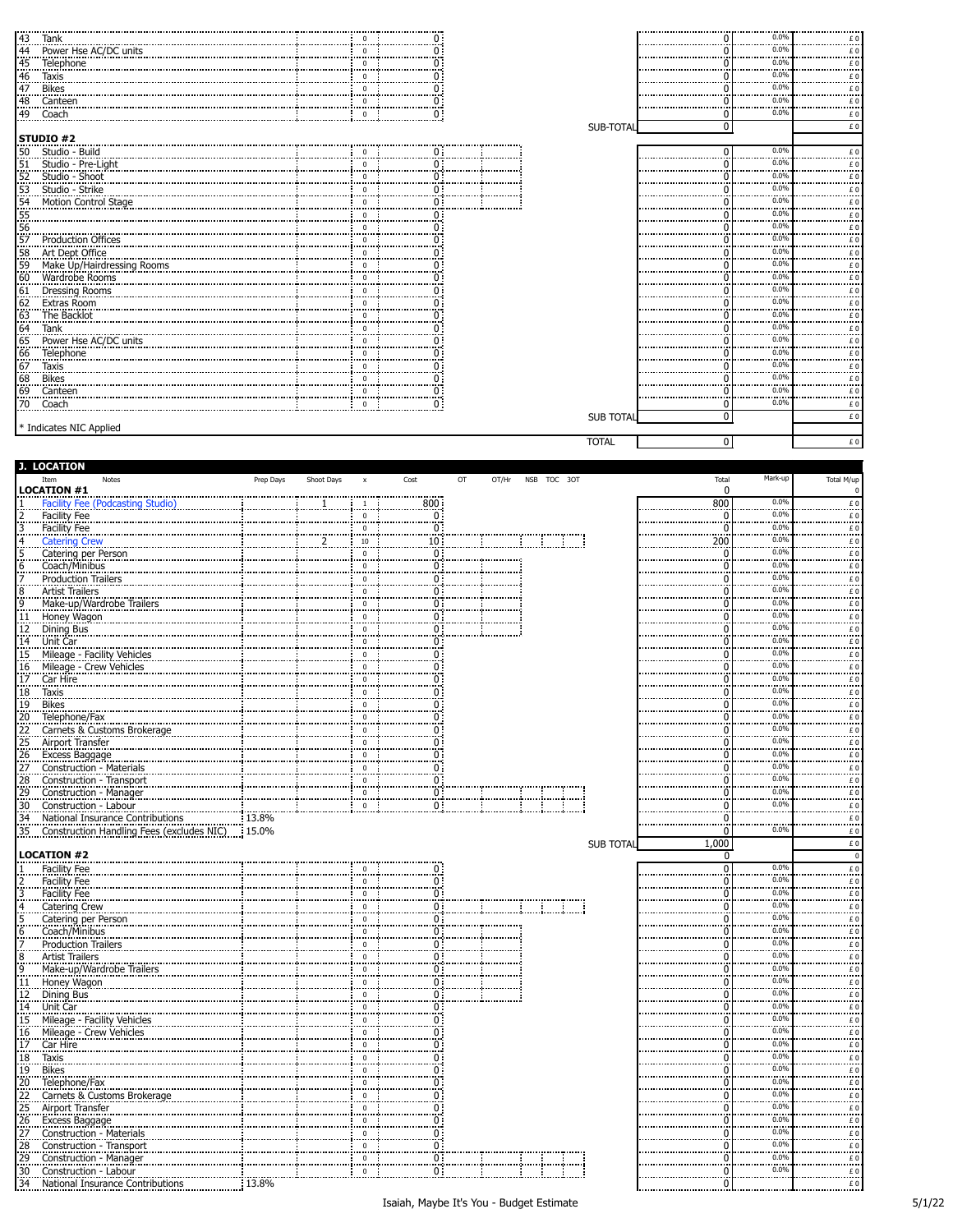| $\frac{15.0\%}{15.0\%}$<br>35 Construction Handling Fees                                                                                                      |            |                           |                      |                  | $\overline{0}$              | 0.0%         | £0                                                                                  |
|---------------------------------------------------------------------------------------------------------------------------------------------------------------|------------|---------------------------|----------------------|------------------|-----------------------------|--------------|-------------------------------------------------------------------------------------|
|                                                                                                                                                               |            |                           |                      | <b>SUB TOTAL</b> | 0                           |              | £O                                                                                  |
| <b>HOTEL</b>                                                                                                                                                  |            |                           |                      |                  |                             |              |                                                                                     |
| 36 Hotel - Artists                                                                                                                                            |            |                           |                      |                  | $\bf{0}$                    | 0.0%<br>0.0% | $\frac{f}{f}$ .                                                                     |
| Hotel - Agency<br>:<br>ا≅ا≛ا:4:أ≜:                                                                                                                            |            |                           | 0:                   |                  | 0                           | 0.0%         | $E_{\rm 0}$                                                                         |
| Hotel - Production                                                                                                                                            |            |                           | 0 :                  |                  | 0<br>$\Omega$               | 0.0%         | $\begin{array}{c} \varepsilon \ 0 \\ \varepsilon \ 0 \end{array}$                   |
| Hotel - Crew<br>Hotel - Crew<br>Hotel - Art Dept                                                                                                              |            |                           | 0 :                  |                  | 0                           | 0.0%         | $\frac{f}{f}$                                                                       |
| Hotel - Drivers                                                                                                                                               |            | $\Omega$                  | ÖΪ                   |                  | $\overline{0}$              | 0.0%         |                                                                                     |
| 48 Hotel - Drivers<br>49 Hotel - Other                                                                                                                        |            | $\Omega$                  |                      |                  | $\pmb{0}$                   | 0.0%         | $\begin{array}{c} \text{E 0}\\[-10pt] \text{E 0}\end{array}$                        |
|                                                                                                                                                               |            |                           |                      | <b>SUB TOTAL</b> | 0                           |              | $\pounds$ 0                                                                         |
| <b>SUBSISTENCE</b>                                                                                                                                            |            |                           |                      |                  |                             |              |                                                                                     |
| 50 P/Diem - Artist                                                                                                                                            |            |                           |                      |                  | 0                           | 0.0%         | $\pounds$ 0                                                                         |
| <u>190   1718   1818   1818   1818   1818</u><br>  52   P/Diem - Agency<br>  54   P/Diem - Producti<br>  57   P/Diem - Crew<br>  56   P/Diem - Art Doct       |            |                           | ö                    |                  | $\mathbf{0}$                | 0.0%<br>0.0% | $\frac{1}{2}$                                                                       |
| P/Diem - Production                                                                                                                                           |            |                           | n:                   |                  | O                           | 0.0%         | $E_{\rm 0}$                                                                         |
|                                                                                                                                                               |            |                           |                      |                  | 0                           | 0.0%         | $\overline{f}$ 0                                                                    |
| 60 P/Diem - Art Dept.<br>62 P/Diem - Drivers                                                                                                                  |            |                           | 0                    |                  | 0                           | 0.0%         | $E_{\rm 0}$                                                                         |
| 63 P/Diem - Other                                                                                                                                             |            |                           | 0                    |                  | ö                           | 0.0%         | $\stackrel{\text{f}}{=} 0$<br>$\pounds$ 0                                           |
|                                                                                                                                                               |            |                           |                      | <b>SUB TOTAL</b> | 0                           |              | $\pounds$ 0                                                                         |
| <b>TRAVEL</b>                                                                                                                                                 |            |                           |                      |                  |                             |              |                                                                                     |
| 64 Travel - Artist                                                                                                                                            |            | $\Omega$                  | υ;                   |                  | $\pmb{0}$                   | 0.0%         | $\overline{f}$ 0                                                                    |
| 66 Travel - Agency<br>68 Travel - Agency<br>68 Travel - Production                                                                                            |            | $^{\circ}$                | 0:                   |                  | 0                           | 0.0%<br>0.0% | $\frac{f}{f}$                                                                       |
|                                                                                                                                                               |            |                           |                      |                  | $\Omega$                    | 0.0%         | $\frac{\varepsilon}{\varepsilon}$ 0                                                 |
| ----------------------<br>Travel - Crew<br>70                                                                                                                 |            | $\Omega$                  | 0:<br>$\overline{0}$ |                  | 0<br>ö                      | 0.0%         |                                                                                     |
| 75 Travel - Art Dept                                                                                                                                          |            | $\pmb{0}$                 |                      |                  | $\pmb{0}$                   |              | £0<br>$\pounds$ 0                                                                   |
| * Indicates NIC Applied                                                                                                                                       |            |                           |                      | <b>SUB TOTAL</b> |                             |              |                                                                                     |
|                                                                                                                                                               |            |                           |                      | <b>TOTAL</b>     | 1,000                       |              | £0                                                                                  |
|                                                                                                                                                               |            |                           |                      |                  |                             |              |                                                                                     |
| K. STOCK, NEGATIVE & PROCESSING                                                                                                                               |            |                           |                      |                  |                             |              |                                                                                     |
| Item<br>Notes                                                                                                                                                 | Rolls      | $\mathsf{x}$              | Cost                 |                  | Total                       | Mark-up      | Total M/up                                                                          |
|                                                                                                                                                               |            |                           |                      |                  | 0                           |              |                                                                                     |
| Negative Stock - 16mm                                                                                                                                         |            | $\Omega$                  | 0:<br>0 :            |                  | 0<br>$\Omega$               | 0.0%<br>0.0% | $\stackrel{\scriptstyle \varepsilon}{\ldots}$                                       |
|                                                                                                                                                               |            | $\Omega$                  |                      |                  | 0                           | 0.0%         | $\stackrel{\text{f}}{=} 0$                                                          |
| Develop<br>Transfer/Sync to Beta                                                                                                                              |            |                           |                      |                  | 0                           | 0.0%         | f(0)<br>$E_{\perp}$                                                                 |
| Transcode Rushes                                                                                                                                              |            |                           |                      |                  | $\ddot{\circ}$              | 0.0%         | $\frac{f}{f}$                                                                       |
| Stills Stock                                                                                                                                                  |            |                           |                      |                  | n                           | 0.0%         | $\stackrel{\scriptstyle \varepsilon}{\ldots}$ 0                                     |
| Tape Stock: Beta/Umatic/VHS                                                                                                                                   |            |                           |                      |                  | 0                           | 0.0%         |                                                                                     |
| Rushes Transport                                                                                                                                              |            |                           |                      |                  | $\Omega$                    | 0.0%         | $\begin{array}{c} \texttt{E} \ 0 \\ \texttt{E} \ 0 \end{array}$                     |
| <b>HDD</b>                                                                                                                                                    |            |                           |                      |                  | $\overline{0}$              | 0.0%         | £0                                                                                  |
|                                                                                                                                                               |            |                           |                      |                  | $\mathbf 0$                 |              | $\pmb{0}$                                                                           |
|                                                                                                                                                               |            |                           |                      | <b>TOTAL</b>     | 0                           |              | $\pounds$ 0                                                                         |
|                                                                                                                                                               |            |                           |                      |                  |                             |              |                                                                                     |
|                                                                                                                                                               |            |                           |                      |                  |                             |              |                                                                                     |
| L/M. POST-PRODUCTION                                                                                                                                          |            |                           |                      |                  |                             |              |                                                                                     |
| Item<br>Notes<br><b>EDITING</b>                                                                                                                               | Days/Hours | $\boldsymbol{\mathsf{x}}$ | Cost                 |                  | Total<br>0                  | Mark-up      | Total M/up                                                                          |
| <b>Edit Fee</b>                                                                                                                                               |            | -1                        | 50 :                 |                  |                             | 0.0%         |                                                                                     |
|                                                                                                                                                               |            | $\Omega$                  | 0                    |                  | $\overline{50}$<br>$\bf{0}$ | 0.0%         | $\underline{\epsilon}$ 0.                                                           |
| Edit Fee - 1 x 20" DTV<br>Edit Fee - 3 x 15" 10" 5" idents                                                                                                    |            |                           |                      |                  | $\overline{0}$              | 0.0%         | $E_{\rm 0}$<br>$E_{\perp}$                                                          |
| AVID Hire                                                                                                                                                     |            |                           | 0                    |                  | 0                           | 0.0%         |                                                                                     |
| Loading/Logging/Importing (per hour)                                                                                                                          |            | $\Omega$                  | 0                    |                  | $\Omega$                    | 0.0%         | $\begin{array}{c}\n\text{£ } 0 \\ \text{£ } 0\n\end{array}$                         |
| Assistant/Phones/Messenger/Storage                                                                                                                            |            | $\Omega$                  |                      |                  |                             | 0.0%<br>0.0% |                                                                                     |
| <b>EDL</b>                                                                                                                                                    |            | $\Omega$                  | 0 :                  |                  | 0                           | 0.0%         | $\begin{array}{c} \n\pounds 0 \\ \hline\n\end{array}$<br>£0                         |
|                                                                                                                                                               |            | $\mathbf 0$               |                      |                  | $\overline{0}$              | 0.0%         | <br>£0                                                                              |
| Attendance & Prep - TK/Online/Sound                                                                                                                           |            |                           | 0                    | <b>SUB TOTAL</b> | 50                          |              | $\pounds$ 0                                                                         |
| <b>SOUND TRACK</b>                                                                                                                                            |            |                           |                      |                  |                             |              |                                                                                     |
| 8 Subsistance<br>9 Attendance<br>Sound Effects<br>$10$ .                                                                                                      |            |                           |                      |                  | 0                           | 0.0%         | $\overline{f}$ 0                                                                    |
| Studio - Video                                                                                                                                                |            | 0                         | 0:                   |                  | 0                           | 0.0%         | $E_{\perp}$                                                                         |
|                                                                                                                                                               |            | $\Omega$<br>$\Omega$      | 0:                   |                  | $\mathbf{0}$                | 0.0%         |                                                                                     |
| 11 Studio - Video<br>12 Stock - Film<br>13 Stock - Video<br>11 Stock - Video<br>Stock - Video                                                                 |            | 0                         | 0:                   |                  | 0<br>ö                      | 0.0%<br>0.0% | £0                                                                                  |
| 14 Transfer Charges                                                                                                                                           |            |                           | $\overline{0}$ :     | <b>SUB TOTAL</b> | 0                           |              |                                                                                     |
| <b>LIBRARY</b>                                                                                                                                                |            |                           |                      |                  |                             |              |                                                                                     |
| Picture - Royalty<br>15                                                                                                                                       |            |                           |                      |                  | $\overline{0}$              | 0.0%         |                                                                                     |
| Picture - Search                                                                                                                                              |            | $\Omega$                  |                      |                  | 0                           | 0.0%         | £O<br>$\overline{f}$ .<br>$\stackrel{\scriptstyle\mathsf{E}}{\scriptstyle\cdots}$ 0 |
| $\frac{16}{17}$<br>Tapes/Dubbs                                                                                                                                |            |                           | 0:                   |                  | 0                           | 0.0%         | $\stackrel{\text{f}}{=} 0$                                                          |
|                                                                                                                                                               |            | $\Omega$                  | 0 :                  |                  | $\Omega$                    | 0.0%         | $E_{\rm 0}$                                                                         |
|                                                                                                                                                               |            | $\Omega$                  | 0 :                  |                  | $\overline{0}$              | 0.0%         | £O                                                                                  |
|                                                                                                                                                               |            |                           |                      | <b>SUB TOTAL</b> | $\overline{0}$              |              | $\pounds$ 0                                                                         |
| <b>OPTICALS &amp; LABORATORY</b>                                                                                                                              |            | $\mathbf 0$               | 0 :                  |                  | $\overline{0}$              | 0.0%         |                                                                                     |
| Opticals - Dissolve<br>$\frac{20}{2}$                                                                                                                         |            | $\Omega$                  | 0:                   |                  | 0                           | 0.0%         | $\overline{f}$ 0                                                                    |
|                                                                                                                                                               |            | $\Omega$                  | 0                    |                  | 0                           | 0.0%         | $E_{\rm 0}$                                                                         |
| 18 Sound Effects<br><b>Graded Reprints</b>                                                                                                                    |            |                           | 0 :                  |                  | $\Omega$                    | 0.0%         | $\overline{\epsilon}$ 0                                                             |
| <b>Interpos Sections</b>                                                                                                                                      |            | $\Omega$                  |                      |                  | $\Omega$                    | 0.0%         | $\frac{f}{f}$ .<br>$E_{\perp}$                                                      |
| <b>21 Opticals - Title<br/> 22 Rostrum shoot</b><br>23 Graded Reprints<br>24 Litterpos Section<br>24 The Correction Driver<br><b>CRI Section/Prints</b><br>25 |            | $\Omega$                  | 0 :                  |                  | $\bf{0}$                    | 0.0%         | $\underline{\epsilon}$ 0                                                            |
| Optical Sound<br>$26$                                                                                                                                         |            | $\Omega$                  | 0:                   |                  | 0                           | 0.0%         | $\pounds$ 0                                                                         |
|                                                                                                                                                               |            |                           |                      | <b>SUB TOTAL</b> | 0                           |              | £0                                                                                  |
| <b>3D ANIMATION</b>                                                                                                                                           |            | $\Omega$                  | Ω.                   |                  | 0                           | 0.0%         |                                                                                     |
| Graphics - Test<br>27                                                                                                                                         |            |                           | 0:                   |                  | 0                           | 0.0%         |                                                                                     |
| Graphics - Build<br>$\frac{28}{2}$                                                                                                                            |            | $\Omega$                  |                      |                  | $\Omega$                    | 0.0%         | $\underline{\epsilon}$ 0                                                            |
|                                                                                                                                                               |            |                           | 0:                   |                  | 0                           | 0.0%         | $\pounds$ 0<br>$\stackrel{\scriptstyle\mathsf{E}}{\dots}$<br>$\frac{f}{f}$          |
| 29 Graphics - Render<br>30 Graphics - Dubbs<br>30 Graphics - Dubbs                                                                                            |            | $\mathbf 0$               | 0:                   |                  | $\overline{0}$              | 0.0%         |                                                                                     |
| 31 Graphics - Stock<br>32 Subsistence                                                                                                                         |            | $\Omega$                  | 0 :                  |                  | Ö                           | 0.0%         | $\begin{array}{c} \text{\pounds} \ 0 \\ \text{\pounds} \ 0 \end{array}$             |
|                                                                                                                                                               |            |                           |                      | <b>SUB TOTAL</b> | 0                           |              | $\pounds$ 0                                                                         |
| <b>FILM COSTS</b>                                                                                                                                             |            | $\Omega$                  |                      |                  |                             | 0.0%         | $\frac{\varepsilon}{\varepsilon}$ 0                                                 |
| 33 EDL - Neg Logging<br>34 EDL - Neg Assembly                                                                                                                 |            | $\mathbf 0$               | 0:<br>ö              |                  | 0<br>ö                      | 0.0%         | $\epsilon$ 0<br>$\frac{f}{f}$ .                                                     |